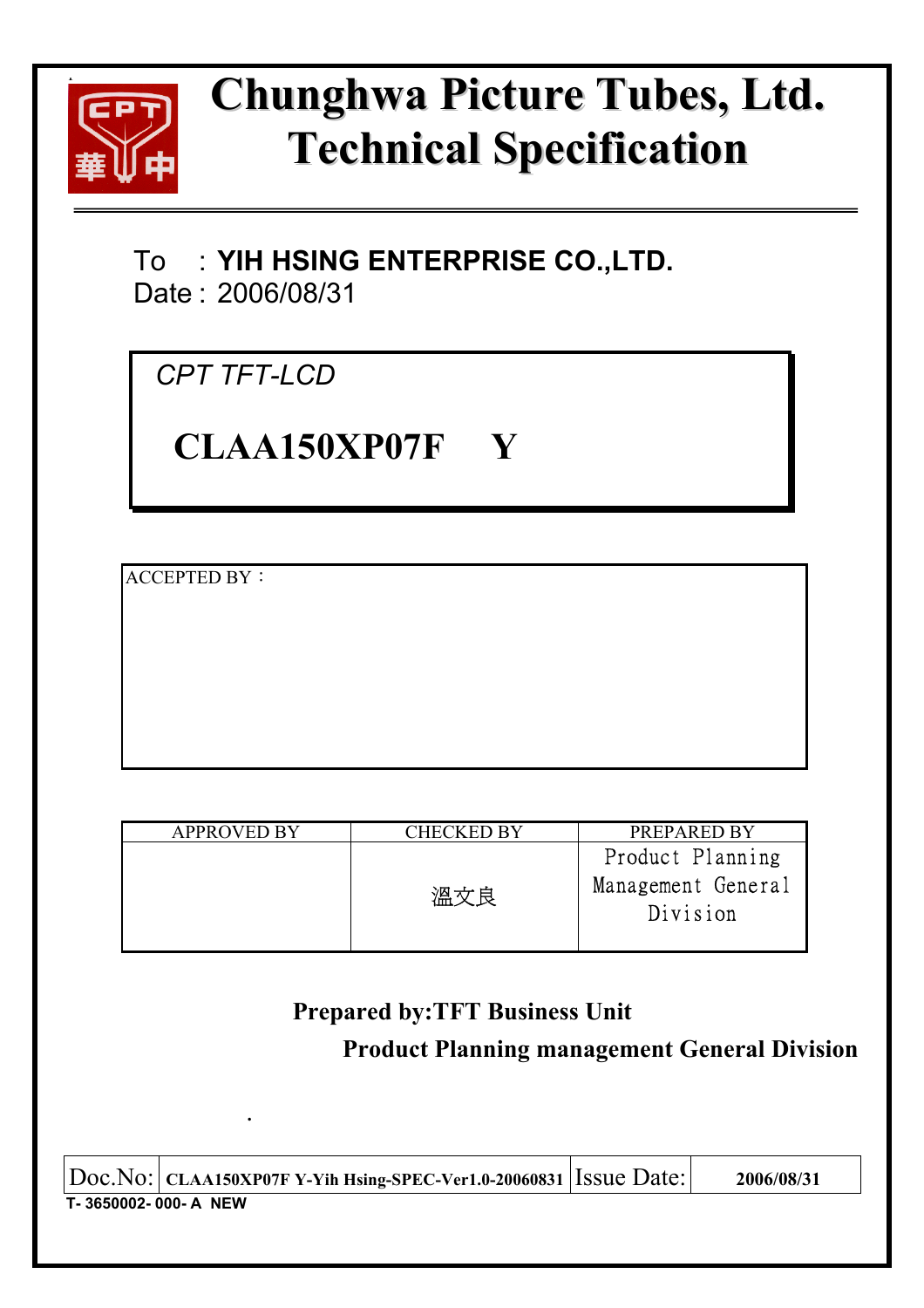|  | <b>RECORD OF REVISIONS</b> |
|--|----------------------------|
|  |                            |

| <b>Revision No.</b> | <b>Date</b> | Page                                          | Description                                       |
|---------------------|-------------|-----------------------------------------------|---------------------------------------------------|
| ${\rm NEW}$         | 2004/02/26  | $\equiv$                                      | Formal specification for 150XP03 was first issued |
| Ver1.0              | 2006/07/18  | $\mathord{\hspace{1pt}\text{--}\hspace{1pt}}$ | Writing Modify                                    |
|                     |             |                                               |                                                   |
|                     |             |                                               |                                                   |
|                     |             |                                               |                                                   |
|                     |             |                                               |                                                   |
|                     |             |                                               |                                                   |
|                     |             |                                               |                                                   |
|                     |             |                                               |                                                   |
|                     |             |                                               |                                                   |
|                     |             |                                               |                                                   |
|                     |             |                                               |                                                   |
|                     |             |                                               |                                                   |
|                     |             |                                               |                                                   |
|                     |             |                                               |                                                   |
|                     |             |                                               |                                                   |
|                     |             |                                               |                                                   |
|                     |             |                                               |                                                   |
|                     |             |                                               |                                                   |
|                     |             |                                               |                                                   |
|                     |             |                                               |                                                   |
|                     |             |                                               |                                                   |
|                     |             |                                               |                                                   |
|                     |             |                                               |                                                   |
|                     |             |                                               |                                                   |
|                     |             |                                               |                                                   |
|                     |             |                                               |                                                   |
|                     |             |                                               |                                                   |
|                     |             |                                               |                                                   |
|                     |             |                                               |                                                   |
|                     |             |                                               |                                                   |
|                     |             |                                               |                                                   |
|                     |             |                                               |                                                   |
|                     |             |                                               |                                                   |
|                     |             |                                               |                                                   |
|                     |             |                                               |                                                   |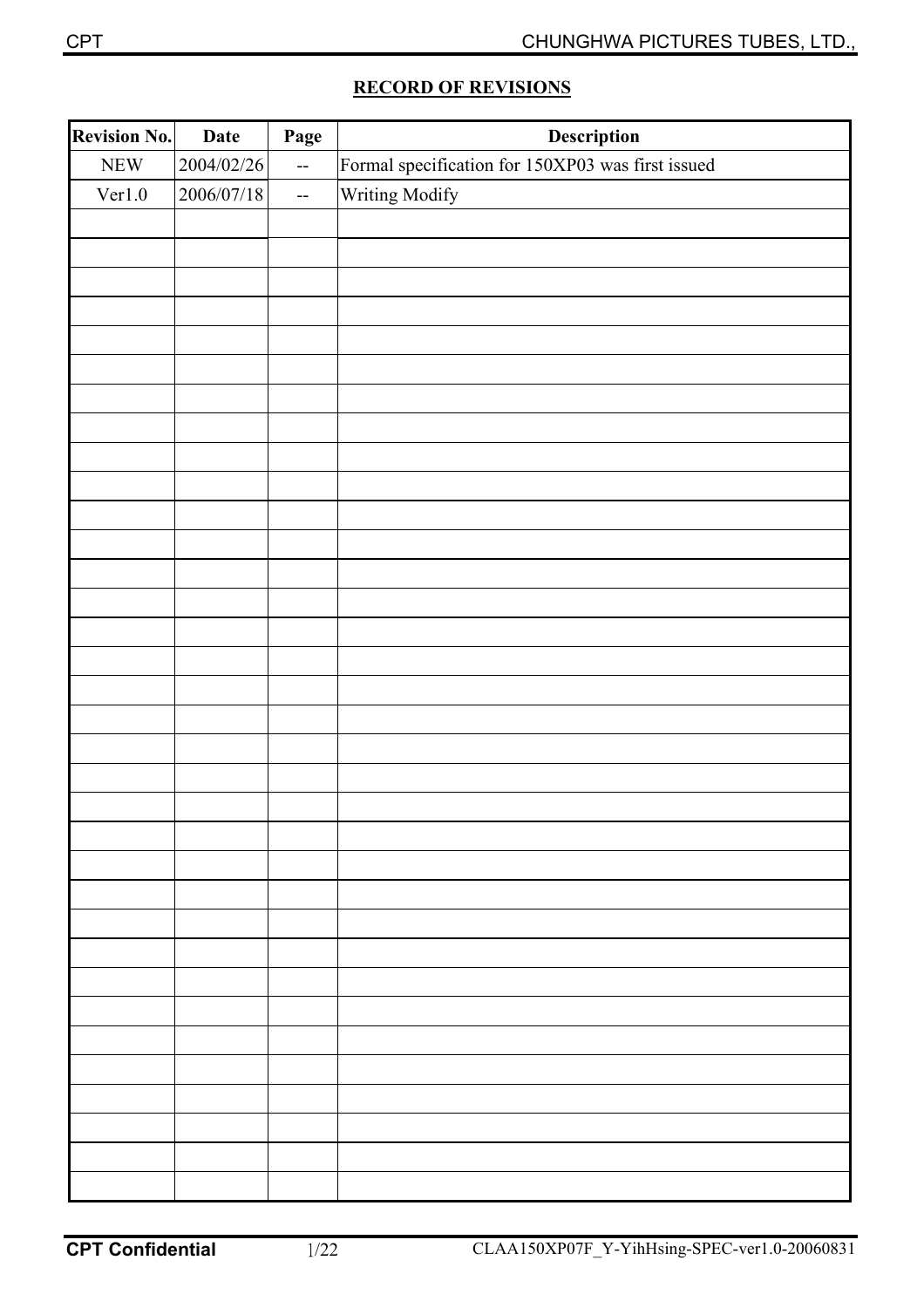| N <sub>0</sub> | <b>Item</b>                             | Page           |
|----------------|-----------------------------------------|----------------|
| 1              | <b>OVERVIEW</b>                         | 3              |
| $\overline{2}$ | <b>ABSOLUTE MAXIMUM RATINGS</b>         | $\overline{4}$ |
| 3              | ELECTRICAL CHARACTERISTICS              | 5              |
| $\overline{4}$ | <b>INTERFACE PIN CONNECTION</b>         | 8              |
| 5              | <b>INTERFACE TIMING</b>                 | 9              |
| 6              | <b>DATA MAPPING</b>                     | 10             |
| 7              | <b>COLOR DATA ASSIGNMENT</b>            | 11             |
| 8              | <b>BLOCK DIAGRAM</b>                    | 12             |
| 9              | <b>MECHANICAL SPECIFICATION</b>         | 13             |
| 10             | <b>OPTICAL CHARACTERISTICS</b>          | 15             |
| 11             | <b>RELIABILITY TEST CONDITIONS</b>      | 19             |
| 12             | HANDLING PRECAUTIONS FOR TFT-LCD MODULE | 20             |

### **CONTENTS**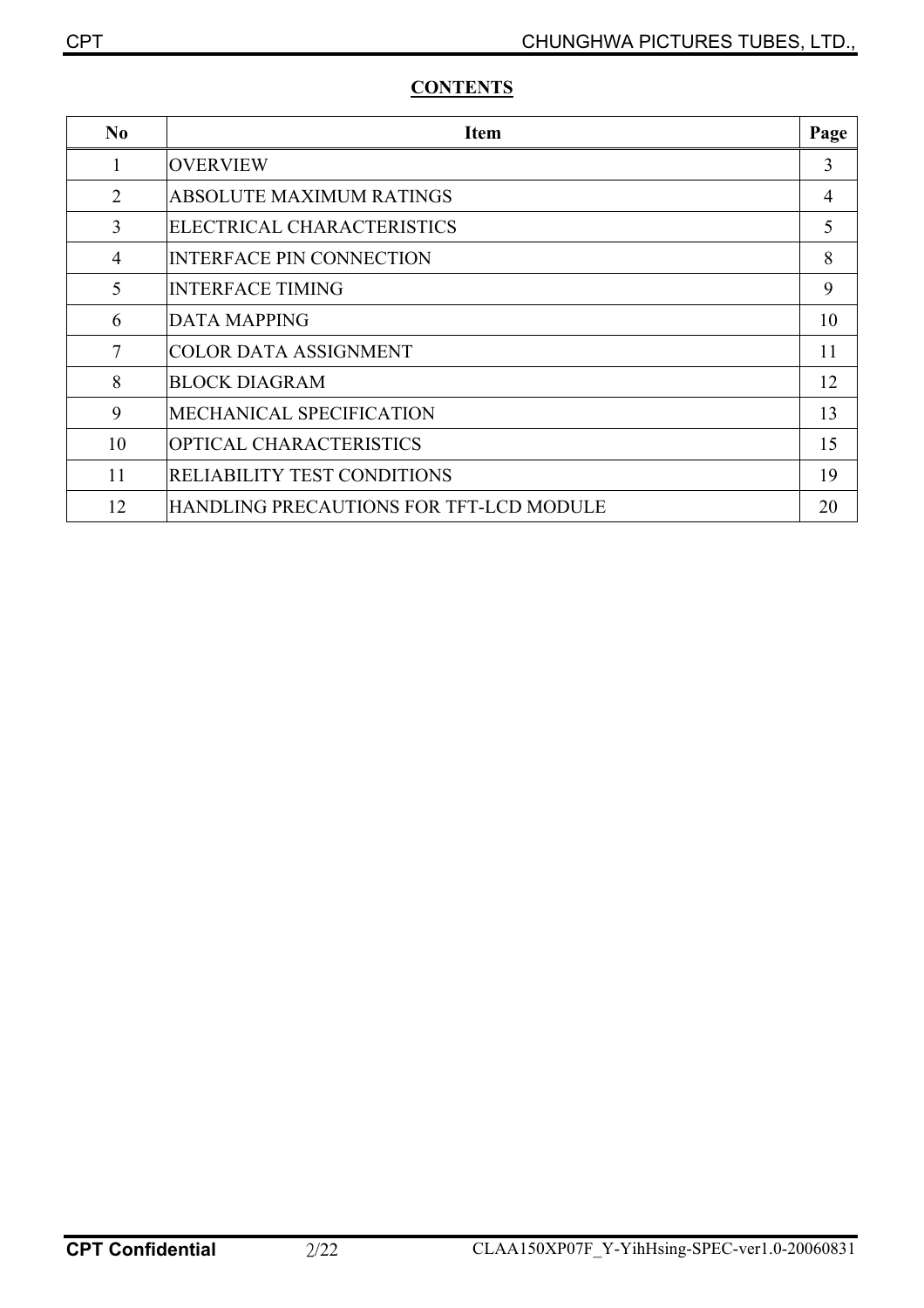### **1. OVERVIEW**

CLAA150XP01 is 15" color TFT-LCD (Thin Film Transistor Liquid Crystal Display) module composed of LCD panel, LVDS driver ICs, control circuit and backlight. By applying 8 bit digital data(6 bits+FRC), 1024×768, 16.2M-color images are displayed on the 15" diagonal screen. General specification are summarized in the following table:

| <b>ITEM</b>                    | <b>SPECIFICATION</b>                             |
|--------------------------------|--------------------------------------------------|
| Display Area (mm)              | $[304.1(H)x228.1(V)$ (15.0-inch diagonal)        |
| Number of Pixels               | $1024$ (H) $\times 768$ (V)                      |
| Pixel Pitch (mm)               | $0.297(H) \times 0.297(V)$                       |
| <b>Color Pixel Arrangement</b> | <b>RGB</b> vertical stripe                       |
| Display Mode                   | Normally white, TN                               |
| Number of Colors               | $16.2M(6 \text{ bits+FRC})$                      |
| Brightness (cd/m^2)            | $450 \text{cd/m}^2$ (Typ.)(center, 6.5mA)        |
| Viewing Angle                  | $140/125$ (Typ.)                                 |
| Wide Viewing Angle Technology  | <b>Optical Compensation Film</b>                 |
| <b>Surface Treatment</b>       | Anti-glare                                       |
| <b>Response Time</b>           | $16$ ms (Typ.)                                   |
| <b>Color Saturation</b>        | 65%                                              |
| Total Module Power (W)         | $16.64+1.8$ (Typ.)                               |
| <b>Optimum Viewing Angle</b>   | 6 o'clock                                        |
| Module Size (mm)               | $326.5(W) \times 253.5(H) \times 14.0(D)$ (Typ.) |
| Module Weight (g)              | $1300$ (Typ.)                                    |
| <b>Backlight Unit</b>          | CCFL, 4 tables, edge-light (top/bottom)          |

The LCD Products listed on this document are not suitable for use of aerospace equipment, submarine cables, and nuclear reactor control system and life support systems. If customers intend to use these LCD products for above application or not listed in "Standard" as follows, please contact our sales people in advance.

Standard: Computer, Office equipment, Communication equipment, Test and Measurement equipment, Machine tool, Industrial robot, Audio and Visual equipment, Other consumer products.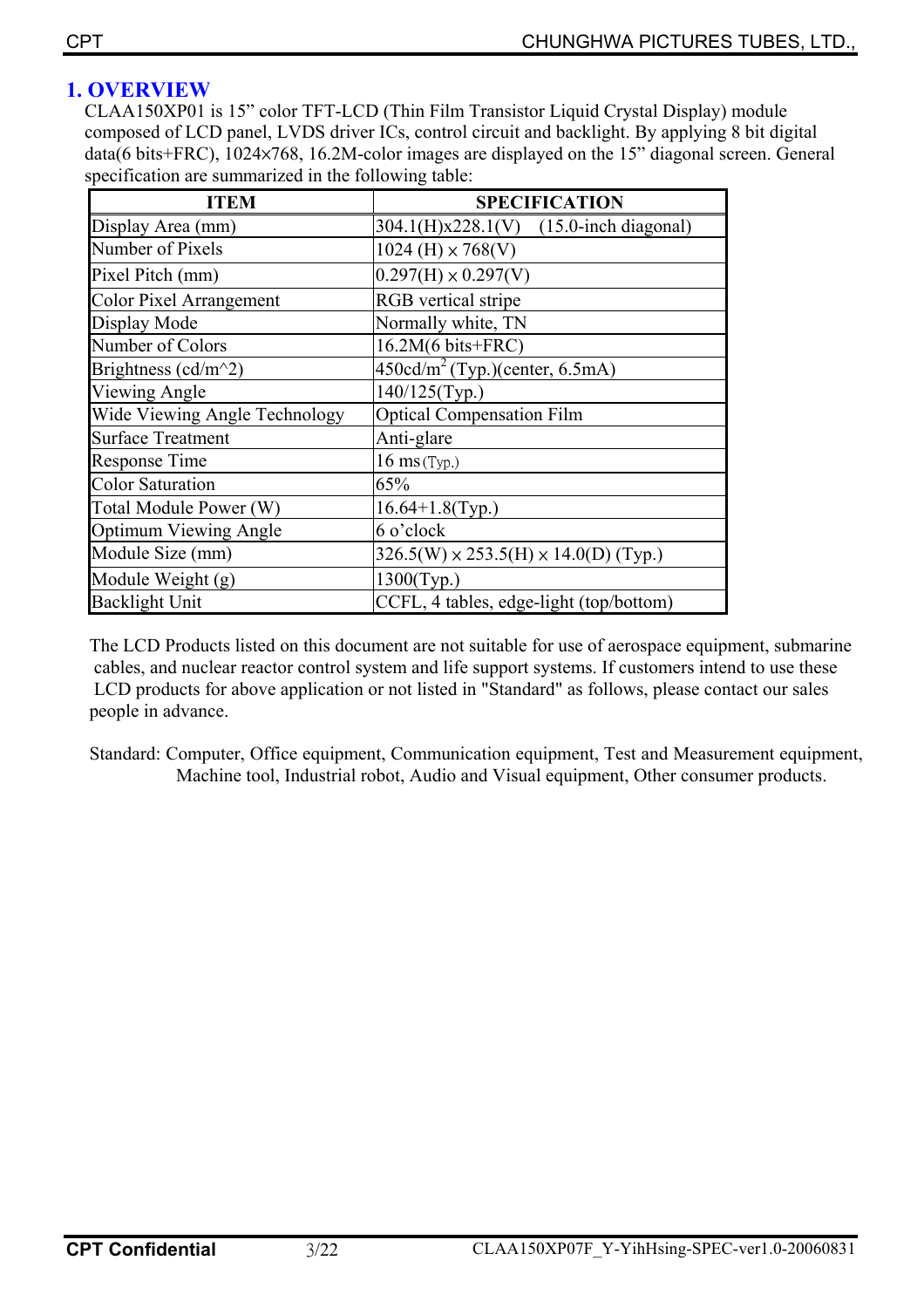### **2. ABSOLUTE MAXIMUM RATINGS**

 The following are maximun values which, if exceeded, may cause faulty operation or damage to the unit.

| <b>ITEM</b>                             | <b>SYMBOL</b>  | MIN.  | MAX. | <b>UNIT</b>         | Remark        |
|-----------------------------------------|----------------|-------|------|---------------------|---------------|
| Power Supply Voltage For LCD            | <b>VDDD</b>    | $- -$ | 4.0  |                     | --            |
| <b>IDDD Rush Current</b>                | <b>IRUSHd</b>  |       | 4.0  | A                   | $*1$          |
| Lamp Voltage                            | VL             | 495   | 605  | Vrms                |               |
| Lamp Current                            |                | 3.5   | 8.0  | mArms               |               |
| Lamp Frequency                          | FL             | 40    | 80   | kHz                 |               |
| Operation Temperature (Surrounding) *1) | Top            |       | 50   | $^{\circ}C$         | $*2, 3, 4, 5$ |
| Storage Temperature *1)                 | $T_{\rm{stg}}$ | $-20$ | 60   | $\int_{0}^{\infty}$ | $*2, 3, 3$    |

[Note]

- $*1$ ) he rising time of VCC is 550  $\mu$  sec (measured conditions are described below), If VCC rise time increase then IRUSH decrease.
- \*2) The relative temperature and humidity range are as below sketch, 90%RHMax. (Ta $\leq 40^{\circ}$ C)
- \*3) The maximum wet bulb temperature  $\leq 39^{\circ}$ C(Ta $> 40^{\circ}$ C) and without dewing.
- \*4) If you use the product in a environment which over the definition of temperature and humidity too long to effect the result of eye-atching.
- \*5) The lamp life time relates to lamp current, when you use our products please see the statement about backlight lists at page 7.
- \*6) If you operate the product in normal temperature range, the center surface of panel should be under  $60^{\circ}$ C.

Humidity:

Humidity $\leq$ 85%RH without condensation. Relative Humidity  $\leq 90\%$  (Ta $\leq 40^{\circ}$ C) Wet Bulb Temperature  $\leq 39^{\circ}$ C (Ta $\geq 40^{\circ}$ C)

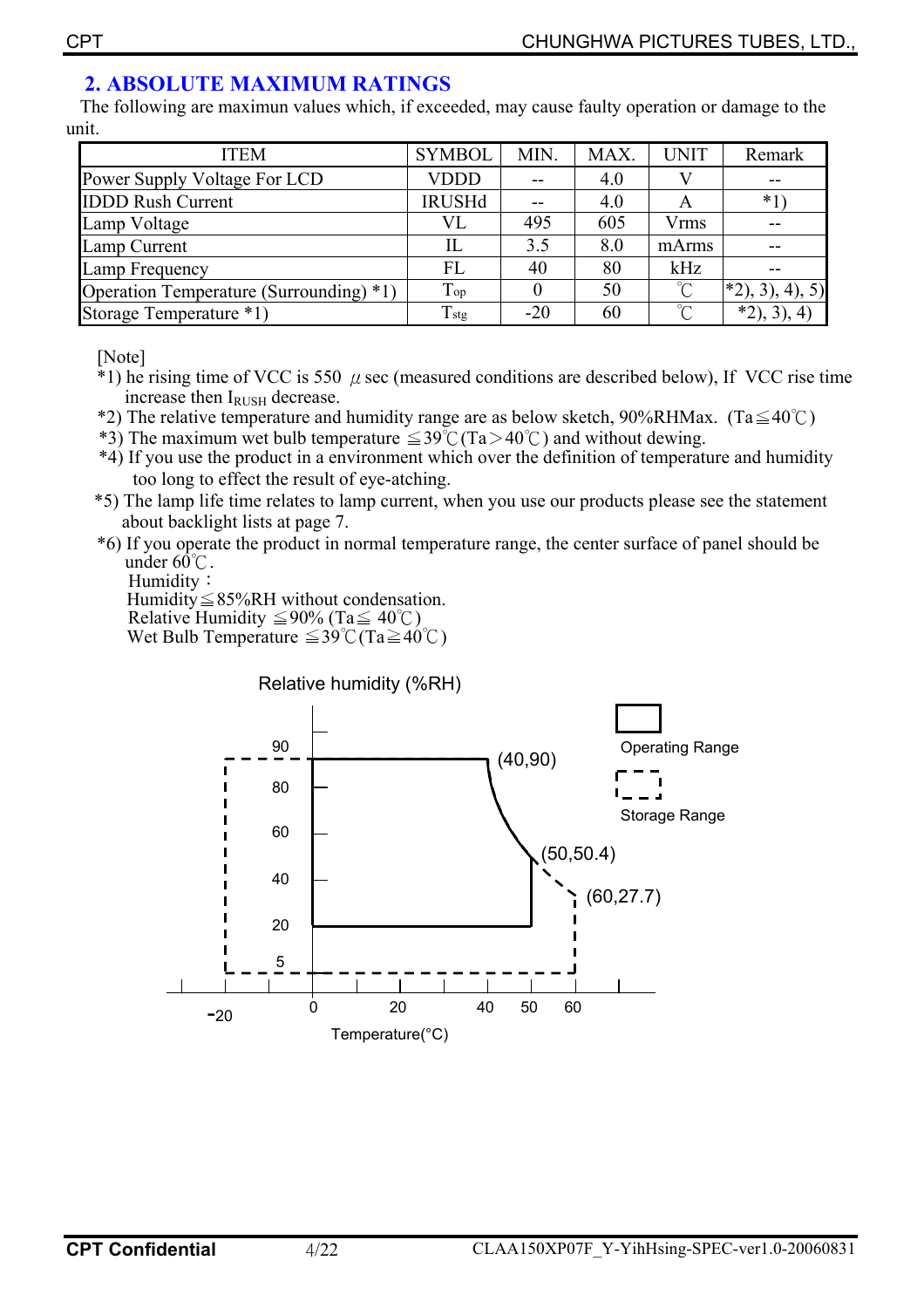### **3. ELECTRICAL CHARACTERISTICS**

| 3.1 TFT-LCD                            |               |            |            |            |             | $Ta=25^{\circ}C$ |
|----------------------------------------|---------------|------------|------------|------------|-------------|------------------|
| <b>ITEM</b>                            | <b>SYMBOL</b> | <b>MIN</b> | <b>TYP</b> | <b>MAX</b> | <b>UNIT</b> | <b>REMARK</b>    |
| Power Supply Voltage for Logic         | VDDD          | 3.0        | 3.3        | 3.6        |             | $*1$             |
| Power Supply Current for Logic         | <b>IDDD</b>   | $-$        | 450        | 600        | mA          | $*2)$            |
| Permissive Ripple Voltage for<br>Logic | <b>VRPd</b>   |            | $- -$      | 100        | $mVp-p$     | $Vin=+3.3V$      |
| Differential impendence                | Zm            | 90         | 100        | 110        |             | $*3)$            |

#### [Note]

\*1)Power · data sequence

0.5ms $≤t1≤10$ ms 500ms $≤t4$  0≦t2≦50ms 200ms≦t5 0≦t3≦50ms 200ms≦t6



Data: RGB DATA, DCLK, DENA

VCC-dip state:

1) When  $2.7 \text{ V} \leq \text{VCC} \leq 3.0 \text{V}$ , td $\leq 10 \text{ ms}$ .

2) VCC-dip condition should also follow the VCC-turn-off condition.



\*2) Typical current situation:  $0 \sim 255$ -gray-bar pattern, 768 line mode, VCC=+3.3V, f<sub>CLK</sub>=65 MHz.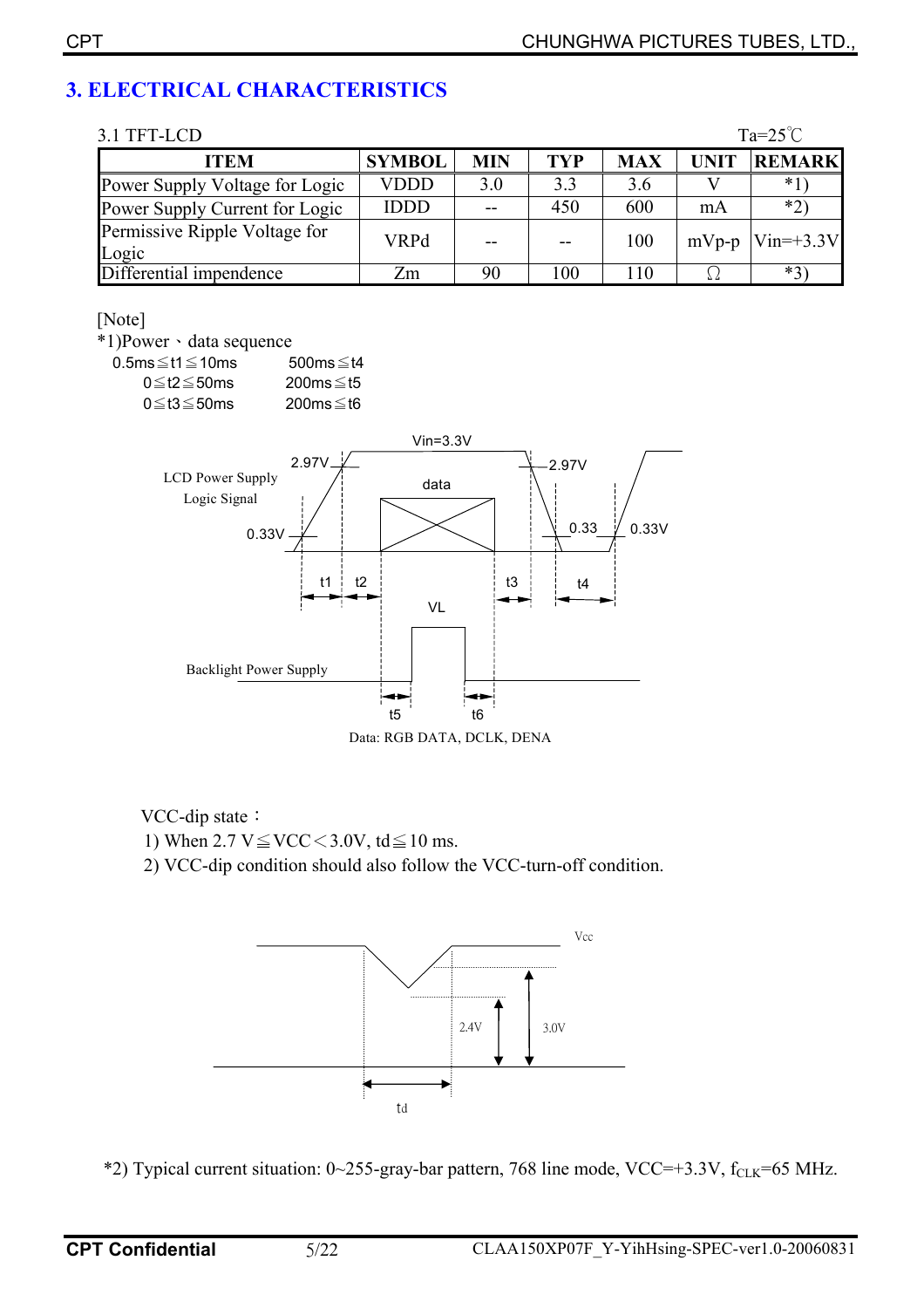#### \*3) Definition of the LVDS data





 $VID = VIN_{+} - VIN_{-}$  $\triangle$ VID =  $\vert$  VIN<sub>+</sub> – VID- $\vert$  $VID+=|VIN_{+}-VIH_{-}|$  $VID = |VIN_{+} - VIL_{-}|$  $VCM = (VIN_+ + VIN_-)/2$  $VCM+=(VIN_{+}+VIH_{-})/2$  $VCM = (VIN_{+} + VIL_{-})/2$ 



|  | 3.2 Backlight |
|--|---------------|

(a) Electrical Characteristics  $Ta=25^{\circ}C$ 

| <b>ITEM</b>               | <b>SYMBOL</b> | MIN  | <b>TYP</b> | <b>MAX</b> | UNIT  | <b>REMARK</b>              |
|---------------------------|---------------|------|------------|------------|-------|----------------------------|
| Lamp Voltage              |               | 495  | 550        | 605        | Vrms  | $IL = 8.0mA$               |
| Lamp Current              |               | 3.5  | 6.5        |            | mArms | $*1$                       |
| <b>Inverter Frequency</b> | FI            | 40   | $- -$      | 80         | kHz   | $*$ ?                      |
| <b>Starting Lamp</b>      | VS            | 950  | $- -$      |            | Vrms  | Ta= $25^{\circ}$ C *3) *4) |
| Voltage                   |               | 1300 | --         |            | Vrms  | Ta= $0^{\circ}$ C *3) *5)  |

#### (b) Lamp Life Time

| <b>ITEM</b>                       |       |                               | IL @3.0 mA   IL @6.5 mA   IL @8.0 mA   UNIT |      | <b>REMARK</b>              |
|-----------------------------------|-------|-------------------------------|---------------------------------------------|------|----------------------------|
| Lamp Life Time                    |       | Min. $50,000$   Min. $50,000$ | Min. 30,000                                 | hr   | Continuous<br>Operation*6) |
| Turn-on and Turn-off<br>Operation | $- -$ | Min. $100,000$                | $- -$                                       | time | Continuous<br>Operation*7) |

[Note] If the waveform of light up-driving is asymmetric, the distribution of mercury inside the lamp tube will become unequally or will deplete the Ar gas in it. Then it may cause the abnormal phenomenon of lighting-up. Therefore, designers have to try their best to forfill the conditions under the inverter designing-stage as below: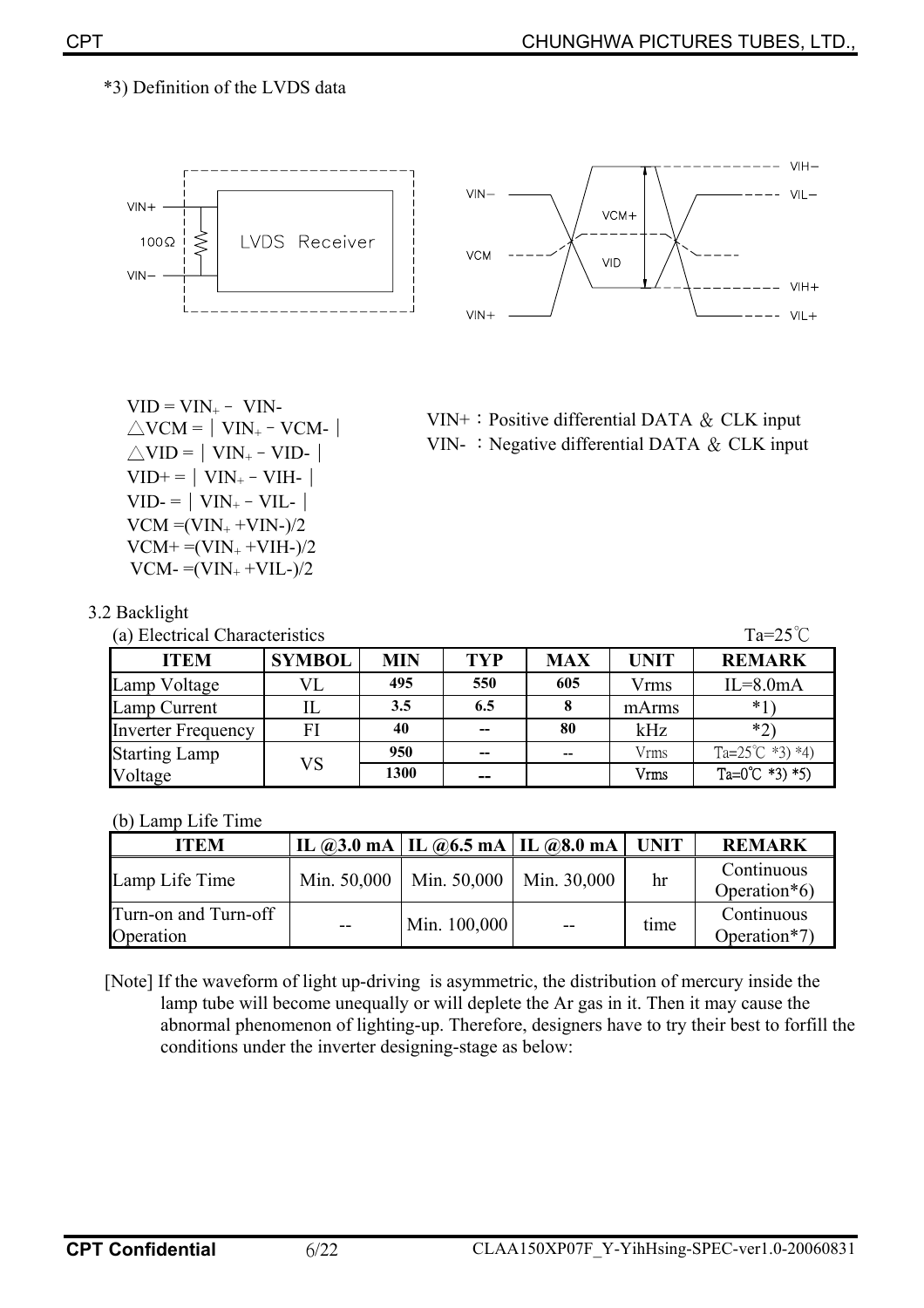- The degrees of unbalance  $\frac{1}{2}$  < 10%
- The ratio of wave height  $\frac{1}{5} < \sqrt{2} \pm 10\%$



A : The degrees of unbalance =  $|$  Ip – I-p  $|$  / Irms  $\times$ 100 (%)

 $B \div$  The ratio of wave height = Ip (or I-p) / Irms





 $*2$ ) Frequency in this range can mala the characterisitics of electric and optics maintain in  $+/-10\%$ except hue.

Lamp frequency of inverter may produce interference with horizontal synchronous frequency,and this may cause horizontal beat on the display.Therefore, please adjust lamp frequency, and keep inverter as far from module as possible or use electronic shielding between inverter and module to avoid the interference.

- \*3) The design starting lamp voltage for inverter must probably be equal to or higher than maximum starting lamp voltage.
- \*4) While the inverter lights up a whole lamp at once, it should provide the lowest value of lamp's starting voltage.
- \*5) The lamp assembled in the LCD module and connected with the inverter would not be lit up besides the rising rate of starting voltage inferior to 3 kV/s.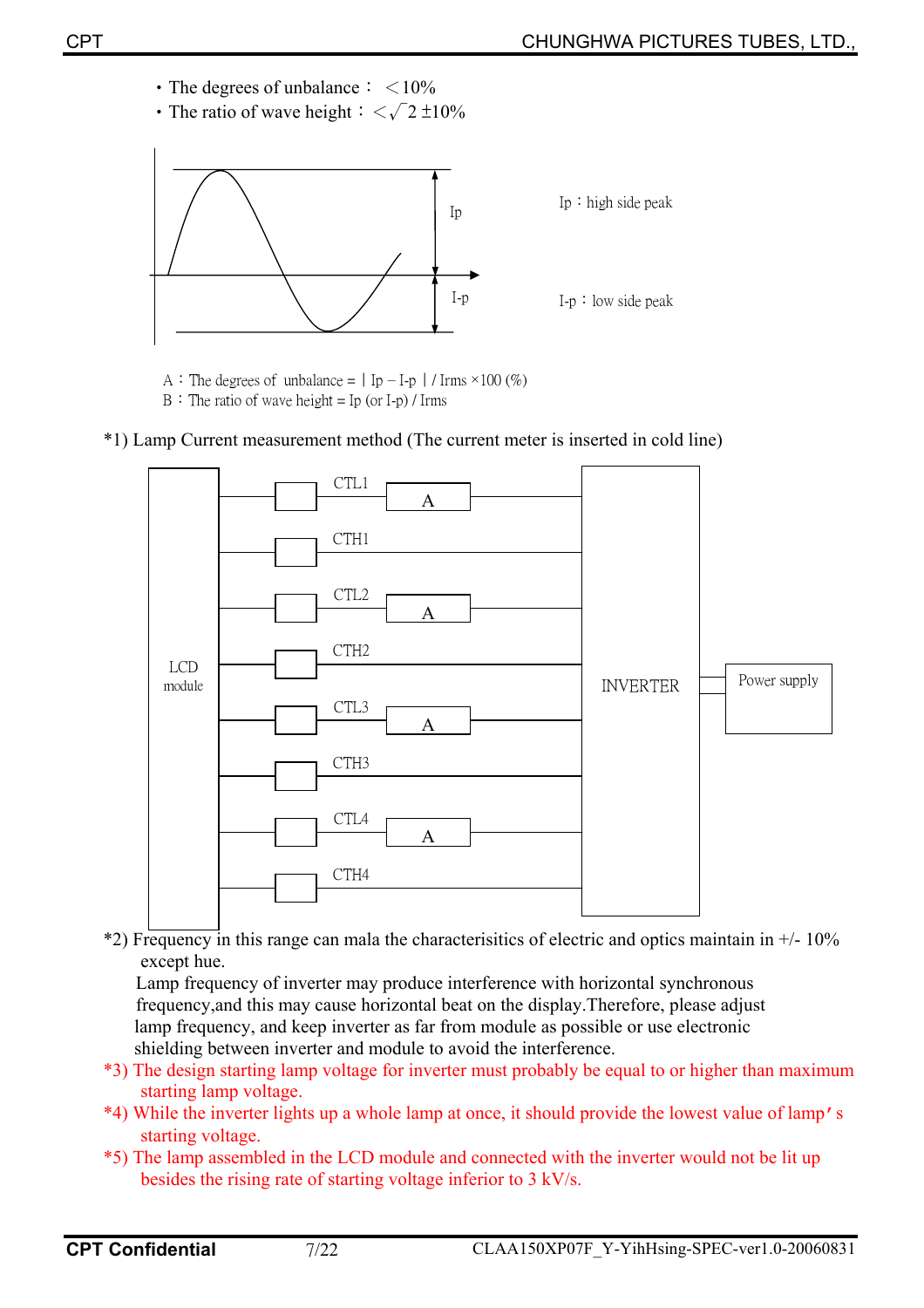- $*6$ ) Definition of the lamp life time :
	- a. Luminance (L) under 50% of specification starting lamp voltage
	- b. Starting Lamp Voltage:  $VS > 950V$ , Ta=25°C

$$
VS > 1300V, Ta=0°C
$$

When lamp current over 8.0mA, lamp life time will drop rapidly. If it lower than 3.0mA, the lamp will be damaged.

- \*7) The condition of Turn-on and Turn-off operation is as below:
	- a. Lamp current is 6.5mA
	- b. Frequency is  $10 \text{ sec.}$ (on)/ $10 \text{ sec.}$ (off)
	- c. Repeat it for 10 thousand times
	- d. The lamp hue variation must smaller than 0.015
	- e. It should not have motion fail when starting lamp voltage is lower than 130%of the initial value.

### **4. INTERFACE PIN CONNECTION**

4.1 CN1

Outlet connector: DF14H-20P-1. 25H Plug connector: DF14 –20S-1.25C

| PIN#           | <b>SYMBO</b> | <b>FUNCTION</b>                        |
|----------------|--------------|----------------------------------------|
|                | VDDD         | $+3.3V$ Power Supply                   |
| $\overline{2}$ | VDDD         | +3.3V Power Supply                     |
| 3              | <b>GND</b>   | <b>GND</b>                             |
| $\overline{4}$ | <b>GND</b>   | <b>GND</b>                             |
| 5              | RXIN0-       | Negative LVDS Differential Data Input  |
| 6              | RXIN0+       | Positive LVDS Differential Data Input  |
| $\overline{7}$ | <b>GND</b>   | <b>GND</b>                             |
| 8              | RXIN1-       | Negative LVDS Differential Data Input  |
| 9              | $RXIN1+$     | Positive LVDS Differential Data Input  |
| 10             | <b>GND</b>   | <b>GND</b>                             |
| 11             | RXIN2-       | Negative LVDS Differential Data Input  |
| 12             | $RXIN2+$     | Positive LVDS Differential Data Input  |
| 13             | <b>GND</b>   | <b>GND</b>                             |
| 14             | <b>RXCLK</b> | Negative LVDS Differential Clock Input |
| 15             | <b>RXCLK</b> | Positive LVDS Differential Clock Input |
| 16             | <b>GND</b>   | <b>GND</b>                             |
| 17             | RXIN3-       | Negative LVDS Differential Data Input  |
| 18             | $RXIN3+$     | Positive LVDS Differential Data Input  |
| 19             | <b>GND</b>   | <b>GND</b>                             |
| 20             | NC           | Reserved                               |

1) Keep the NC Pin and don't connect it to GND or other signals.

2) GND Pin must connect to the ground, don't let it be a vacant pin.

### 4.2 CN2,3,4,5 (BACKLIGHT)

Backlight-side connector: BHsR-02VS-1 (JST) Inverter-side connector: SM02B-BHSs-1 (JST)  $C<sub>N2</sub>$ 

| PIN# | <b>SYMBOL</b> | <b>FUNCTION</b> |
|------|---------------|-----------------|
|      |               | High Voltage    |
|      |               | Low Voltage     |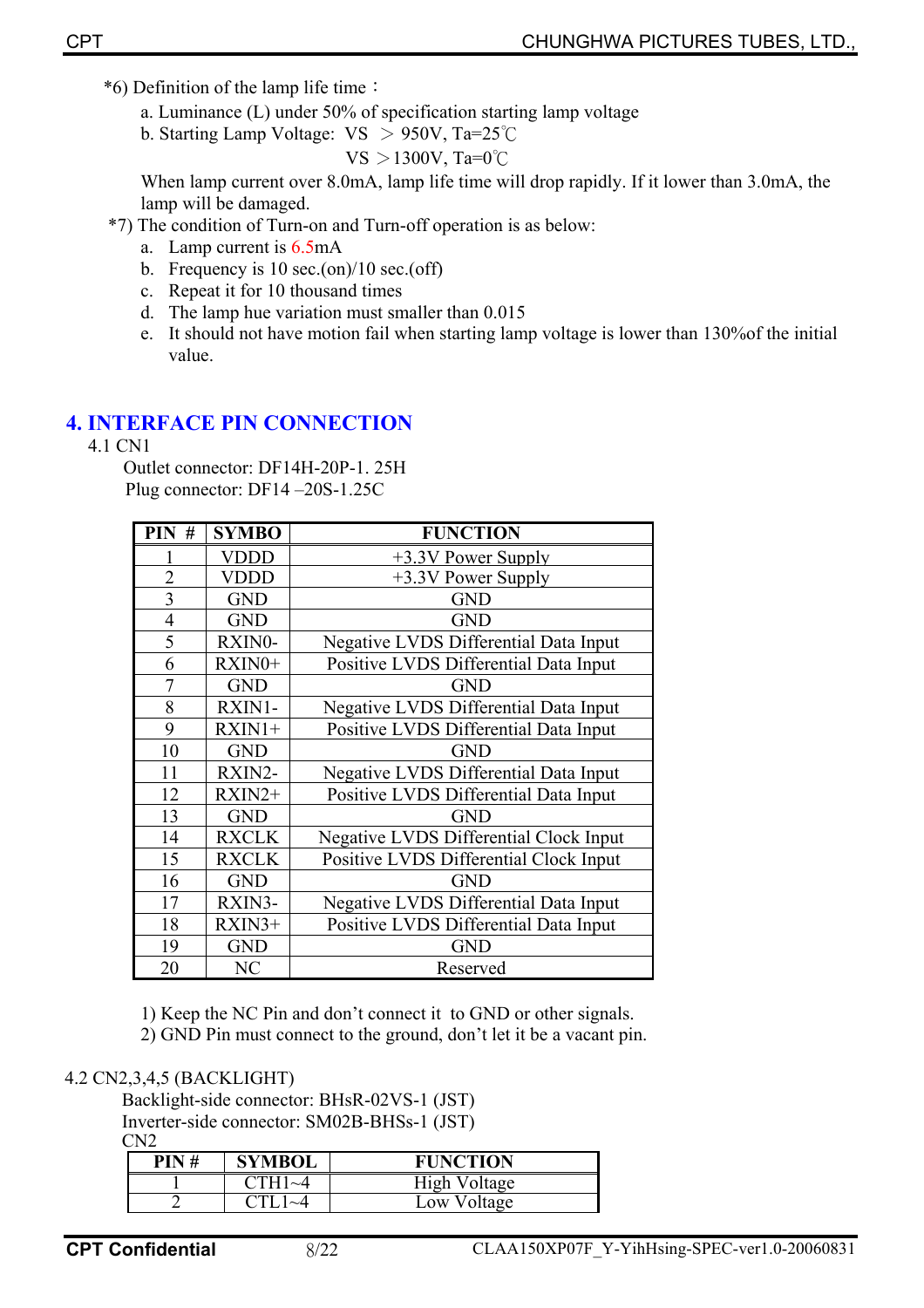### **5. INTERFACE TIMING**

### 5.1 Horizontal signal:



5.2 Vertical signal:

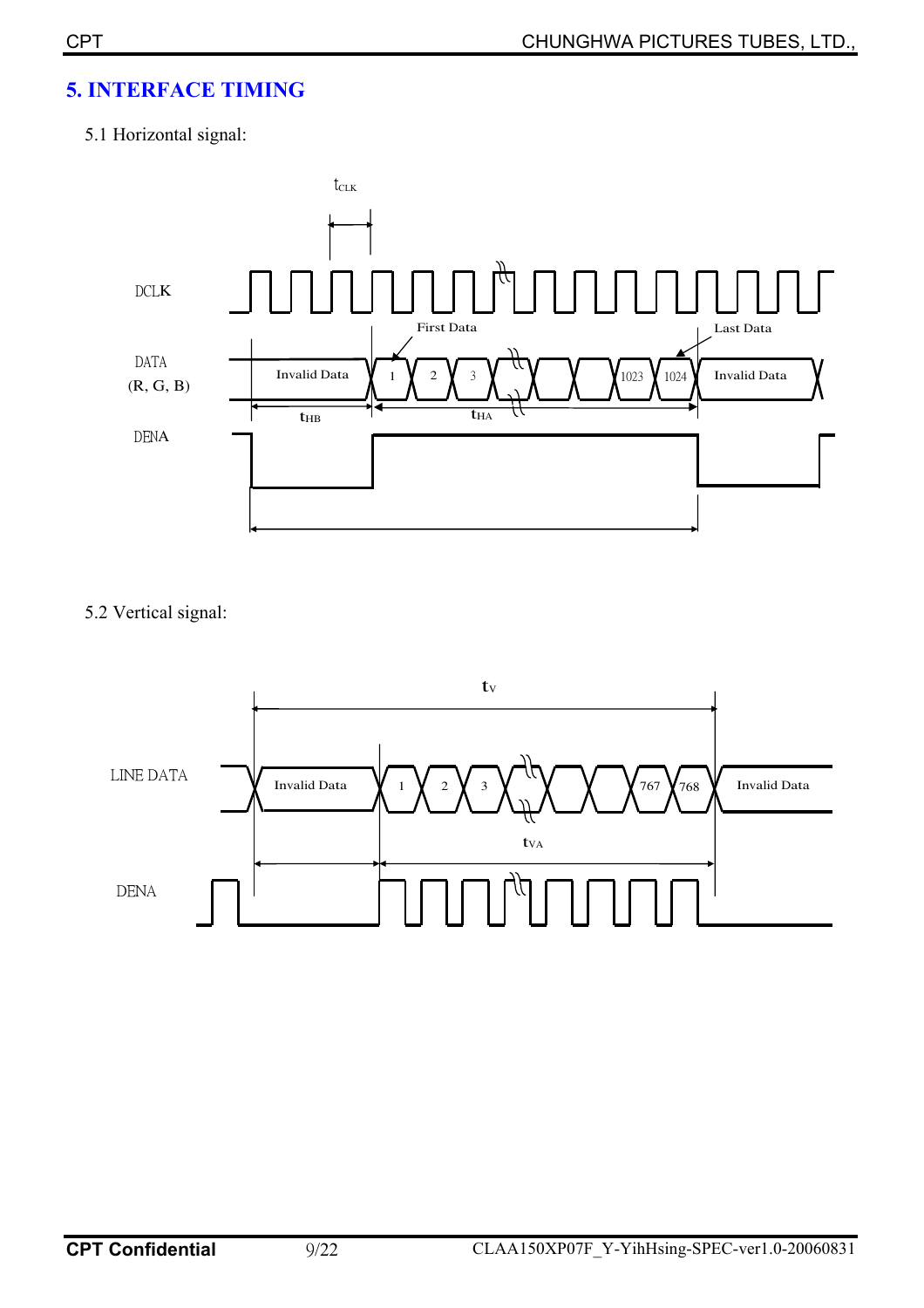### 5.3 Timing Chart

|                                     |            | <b>ITEM</b>                    |                            | <b>SYMBOL</b>    | MIN.  | TYP.  | MAX.                                 | <b>UNIT</b> |
|-------------------------------------|------------|--------------------------------|----------------------------|------------------|-------|-------|--------------------------------------|-------------|
|                                     |            | <b>DCLK</b>                    | Freq.                      | $f_{CLK}$        | 40    | 65    | 80                                   | <b>MHz</b>  |
|                                     |            |                                | Cycle                      | $t_{\text{CLK}}$ | 12.5  | 15.3  | 20                                   | ns          |
|                                     |            |                                | Vertical line Rate         | $f_{\rm H}$      | 35.73 | 48.36 | 58.39                                | kHz         |
| <b>LCD</b><br>Timing<br><b>DENA</b> | Horizontal | Horizontal total<br>time       | $t_{\rm H}$                | 1150             | 1344  | 1370  | $t_{\scriptscriptstyle{\text{CLK}}}$ |             |
|                                     |            | Horiaontal<br>effective time   | $t_{HA}$                   |                  | 1024  |       | $t_{\scriptscriptstyle{\text{CLK}}}$ |             |
|                                     |            | Horizontal blank<br>time       | $t_{HB}$                   | 126              | 320   | 346   | $t_{\scriptscriptstyle{\text{CLK}}}$ |             |
|                                     |            | Vertical frame<br>$Rate*1)*2)$ | Fr                         | 45               | 60    | 75    | Hz                                   |             |
|                                     |            | Vertical total<br>time         | $t_V$                      | 794              | 806   | 860   | $t_H$                                |             |
|                                     |            | Vertical                       | Vertical effective<br>time | $t_{VA}$         |       | 768   |                                      | $t_{\rm H}$ |
|                                     |            |                                | Vertical blank<br>time     | $t_{VB}$         | 26    | 38    | 92                                   | $t_H$       |

 $*1)$  NTSC specfication: vertical frame rate 57~63 Hz.

\*2) PAL specfication: vertical frame rate (47)~(53) Hz.

### **6.DATA MAPPING**

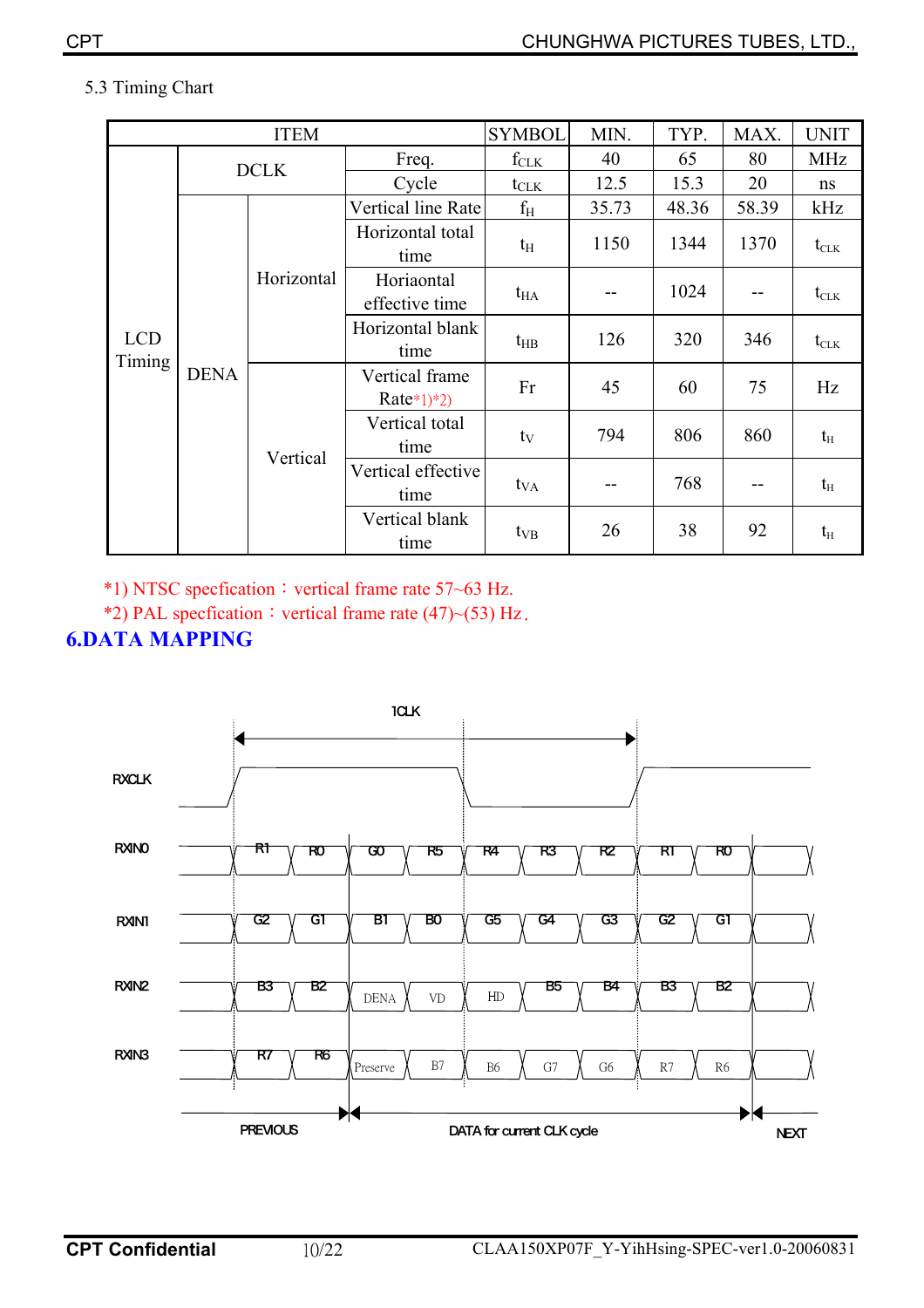|              |                   | <b>MSB</b>       |                  |                  |                  |                  |                  |                  | <b>LSB</b>       | <b>MSB</b>       |                  |                  |                  |                  |                  |                  | <b>LSB</b>       | <b>MSB</b>       |                  |                  |                  |                  |                  |                  | <b>LSB</b>       |
|--------------|-------------------|------------------|------------------|------------------|------------------|------------------|------------------|------------------|------------------|------------------|------------------|------------------|------------------|------------------|------------------|------------------|------------------|------------------|------------------|------------------|------------------|------------------|------------------|------------------|------------------|
| Color        | <b>Input Data</b> | R7               |                  | <b>R6 R5</b>     | R4               | R <sub>3</sub>   | R <sub>2</sub>   | R1               | R <sub>0</sub>   | G7               | G <sub>6</sub>   |                  | G5 G4            | G <sub>3</sub>   | G2               | G1               | G <sub>0</sub>   | B7               | <b>B6</b>        | B <sub>5</sub>   | <b>B4</b>        | B <sub>3</sub>   | B <sub>2</sub>   | B <sub>1</sub>   | B <sub>0</sub>   |
|              | <b>Black</b>      | $\boldsymbol{0}$ | $\boldsymbol{0}$ | $\boldsymbol{0}$ | $\boldsymbol{0}$ | $\mathbf{0}$     | $\mathbf{0}$     | $\boldsymbol{0}$ | $\mathbf{0}$     | $\boldsymbol{0}$ | $\boldsymbol{0}$ | $\boldsymbol{0}$ | $\mathbf{0}$     | $\boldsymbol{0}$ | $\boldsymbol{0}$ | $\boldsymbol{0}$ | $\mathbf{0}$     | $\boldsymbol{0}$ | $\mathbf{0}$     | $\mathbf{0}$     | $\boldsymbol{0}$ | $\boldsymbol{0}$ | $\boldsymbol{0}$ | $\boldsymbol{0}$ | $\boldsymbol{0}$ |
|              | Red               | 1                | 1                | 1                | 1                | 1                |                  | 1                | 1                | $\mathbf{0}$     | $\boldsymbol{0}$ | $\boldsymbol{0}$ | $\boldsymbol{0}$ | $\boldsymbol{0}$ | $\boldsymbol{0}$ | $\mathbf{0}$     | $\boldsymbol{0}$ | $\boldsymbol{0}$ | $\boldsymbol{0}$ | $\boldsymbol{0}$ | $\boldsymbol{0}$ | $\boldsymbol{0}$ | $\boldsymbol{0}$ | $\boldsymbol{0}$ | $\boldsymbol{0}$ |
|              | Green             | $\boldsymbol{0}$ | $\boldsymbol{0}$ | $\boldsymbol{0}$ | $\mathbf{0}$     | $\mathbf{0}$     | $\boldsymbol{0}$ | $\boldsymbol{0}$ | $\boldsymbol{0}$ | $\mathbf{1}$     | 1                | $\mathbf{1}$     | 1                | $\mathbf{1}$     | 1                | $\mathbf{1}$     | 1                | $\overline{0}$   | $\boldsymbol{0}$ | $\theta$         | $\theta$         | $\theta$         | $\mathbf{0}$     | $\theta$         | $\boldsymbol{0}$ |
| <b>Basic</b> | Blue              | $\boldsymbol{0}$ | $\overline{0}$   | $\boldsymbol{0}$ | $\boldsymbol{0}$ | $\boldsymbol{0}$ | $\boldsymbol{0}$ | $\boldsymbol{0}$ | $\boldsymbol{0}$ | $\overline{0}$   | $\mathbf{0}$     | $\overline{0}$   | $\boldsymbol{0}$ | $\boldsymbol{0}$ | $\boldsymbol{0}$ | $\overline{0}$   | $\boldsymbol{0}$ | 1                | 1                |                  | 1                | 1                | 1                |                  | $\mathbf{1}$     |
| Color        | Cyan              | $\overline{0}$   | $\overline{0}$   | $\overline{0}$   | $\overline{0}$   | $\mathbf{0}$     | $\overline{0}$   | $\boldsymbol{0}$ | $\mathbf{0}$     | $\mathbf{1}$     | $\mathbf{1}$     | $\mathbf{1}$     | $\mathbf{1}$     | $\mathbf{1}$     | $\mathbf{1}$     | $\mathbf{1}$     | $\mathbf{1}$     | $\mathbf{1}$     | $\mathbf{1}$     | 1                | $\mathbf{1}$     | 1                | $\mathbf{1}$     | $\mathbf{1}$     | $\mathbf{1}$     |
|              | Magenta           | 1                | $\mathbf{1}$     | 1                | $\mathbf{1}$     | 1                |                  | 1                |                  | $\theta$         | 0                | $\boldsymbol{0}$ | $\theta$         | $\overline{0}$   | $\boldsymbol{0}$ | $\mathbf{0}$     | $\boldsymbol{0}$ | 1                | $\mathbf{1}$     |                  | 1                | 1                | 1                |                  | 1                |
|              | Yellow            | $\mathbf{1}$     | $\mathbf{1}$     | $\mathbf{1}$     | $\mathbf{1}$     | $\mathbf{1}$     | 1                | $\mathbf{1}$     |                  | 1                | 1                | $\mathbf{1}$     | $\mathbf{1}$     | $\mathbf{1}$     | $\mathbf{1}$     | $\mathbf{1}$     | $\mathbf{1}$     | $\boldsymbol{0}$ | $\boldsymbol{0}$ | $\boldsymbol{0}$ | $\boldsymbol{0}$ | $\boldsymbol{0}$ | $\boldsymbol{0}$ | $\boldsymbol{0}$ | $\boldsymbol{0}$ |
|              | White             | $\mathbf{1}$     | $\mathbf{1}$     | 1                | 1                | $\mathbf{1}$     | 1                | $\mathbf{1}$     | 1                | $\mathbf{1}$     | 1                | $\mathbf{1}$     | $\mathbf{1}$     | $\mathbf{1}$     | 1                | $\mathbf{1}$     | $\mathbf{1}$     | $\mathbf{1}$     | $\mathbf{1}$     | 1                | $\mathbf{1}$     | 1                | 1                | 1                | $\mathbf{1}$     |
|              | Red(0)            | $\mathbf{0}$     | $\overline{0}$   | $\overline{0}$   | $\theta$         | $\boldsymbol{0}$ | $\theta$         | $\boldsymbol{0}$ | $\mathbf{0}$     | $\theta$         | 0                | $\boldsymbol{0}$ | $\theta$         | $\mathbf{0}$     | $\boldsymbol{0}$ | $\mathbf{0}$     | $\mathbf{0}$     | $\overline{0}$   | $\boldsymbol{0}$ | $\theta$         | $\mathbf{0}$     | $\theta$         | $\mathbf{0}$     | $\theta$         | $\boldsymbol{0}$ |
|              | Red(1)            | $\boldsymbol{0}$ | $\boldsymbol{0}$ | $\boldsymbol{0}$ | $\boldsymbol{0}$ | $\boldsymbol{0}$ | $\boldsymbol{0}$ | $\boldsymbol{0}$ | 1                | $\boldsymbol{0}$ | $\boldsymbol{0}$ | $\boldsymbol{0}$ | $\boldsymbol{0}$ | $\boldsymbol{0}$ | $\boldsymbol{0}$ | $\boldsymbol{0}$ | $\boldsymbol{0}$ | $\boldsymbol{0}$ | $\boldsymbol{0}$ | $\boldsymbol{0}$ | $\boldsymbol{0}$ | $\boldsymbol{0}$ | $\boldsymbol{0}$ | $\boldsymbol{0}$ | $\boldsymbol{0}$ |
|              | Red(2)            | $\overline{0}$   | $\overline{0}$   | $\overline{0}$   | $\overline{0}$   | $\mathbf{0}$     | $\mathbf{0}$     | $\mathbf{1}$     | $\overline{0}$   | $\theta$         | $\overline{0}$   | $\theta$         | $\overline{0}$   | $\overline{0}$   | $\mathbf{0}$     | $\overline{0}$   | $\overline{0}$   | $\overline{0}$   | $\mathbf{0}$     | $\mathbf{0}$     | $\overline{0}$   | $\mathbf{0}$     | $\theta$         | $\mathbf{0}$     | $\boldsymbol{0}$ |
| Red          |                   |                  |                  |                  |                  |                  |                  |                  |                  |                  |                  |                  |                  |                  |                  |                  |                  |                  |                  |                  |                  |                  |                  |                  |                  |
|              |                   |                  |                  |                  |                  |                  |                  |                  |                  |                  |                  |                  |                  |                  |                  |                  |                  |                  |                  |                  |                  |                  |                  |                  |                  |
|              | Red (254)         | $\mathbf{1}$     | $\mathbf{1}$     | 1                | 1                | $\mathbf{1}$     | 1                | $\mathbf{1}$     | $\boldsymbol{0}$ | $\boldsymbol{0}$ | $\boldsymbol{0}$ | $\boldsymbol{0}$ | $\boldsymbol{0}$ | $\boldsymbol{0}$ | $\boldsymbol{0}$ | $\boldsymbol{0}$ | $\boldsymbol{0}$ | $\boldsymbol{0}$ | $\mathbf{0}$     | $\boldsymbol{0}$ | $\boldsymbol{0}$ | $\boldsymbol{0}$ | $\boldsymbol{0}$ | $\boldsymbol{0}$ | $\boldsymbol{0}$ |
|              | Red (255)         | 1                | $\mathbf{1}$     | 1                | $\mathbf{1}$     | $\mathbf{1}$     |                  | $\mathbf{1}$     |                  | $\mathbf{0}$     | $\mathbf{0}$     | $\boldsymbol{0}$ | $\boldsymbol{0}$ | $\boldsymbol{0}$ | $\boldsymbol{0}$ | $\overline{0}$   | $\overline{0}$   | $\boldsymbol{0}$ | $\boldsymbol{0}$ | $\boldsymbol{0}$ | $\mathbf{0}$     | $\mathbf{0}$     | $\mathbf{0}$     | $\mathbf{0}$     | $\boldsymbol{0}$ |
|              | Green $(0)$       | $\boldsymbol{0}$ | $\mathbf{0}$     | $\boldsymbol{0}$ | $\boldsymbol{0}$ | $\boldsymbol{0}$ | $\boldsymbol{0}$ | $\boldsymbol{0}$ | $\boldsymbol{0}$ | $\boldsymbol{0}$ | $\boldsymbol{0}$ | $\boldsymbol{0}$ | $\boldsymbol{0}$ | $\boldsymbol{0}$ | $\boldsymbol{0}$ | $\boldsymbol{0}$ | $\boldsymbol{0}$ | $\boldsymbol{0}$ | $\boldsymbol{0}$ | $\boldsymbol{0}$ | $\boldsymbol{0}$ | $\boldsymbol{0}$ | $\boldsymbol{0}$ | $\boldsymbol{0}$ | $\boldsymbol{0}$ |
|              | Green $(1)$       | $\mathbf{0}$     | $\boldsymbol{0}$ | $\boldsymbol{0}$ | $\boldsymbol{0}$ | $\boldsymbol{0}$ | $\boldsymbol{0}$ | $\boldsymbol{0}$ | $\boldsymbol{0}$ | $\overline{0}$   | 0                | $\boldsymbol{0}$ | $\boldsymbol{0}$ | $\boldsymbol{0}$ | $\boldsymbol{0}$ | $\overline{0}$   | 1                | $\boldsymbol{0}$ | $\boldsymbol{0}$ | $\boldsymbol{0}$ | $\boldsymbol{0}$ | $\boldsymbol{0}$ | $\boldsymbol{0}$ | $\boldsymbol{0}$ | $\boldsymbol{0}$ |
|              | Green $(2)$       | $\overline{0}$   | $\overline{0}$   | $\theta$         | $\Omega$         | $\theta$         | $\theta$         | $\overline{0}$   | $\boldsymbol{0}$ | $\theta$         | $\overline{0}$   | $\theta$         | $\theta$         | $\overline{0}$   | $\overline{0}$   | $\mathbf{1}$     | $\theta$         | $\theta$         | $\overline{0}$   | $\mathbf{0}$     | $\theta$         | $\mathbf{0}$     | $\theta$         | $\mathbf{0}$     | $\mathbf{0}$     |
| Green        |                   |                  |                  |                  |                  |                  |                  |                  |                  |                  |                  |                  |                  |                  |                  |                  |                  |                  |                  |                  |                  |                  |                  |                  |                  |
|              |                   |                  |                  |                  |                  |                  |                  |                  |                  |                  |                  |                  |                  |                  |                  |                  |                  |                  |                  |                  |                  |                  |                  |                  |                  |
|              | Green (254)       | $\boldsymbol{0}$ | $\boldsymbol{0}$ | $\boldsymbol{0}$ | $\boldsymbol{0}$ | $\boldsymbol{0}$ | $\boldsymbol{0}$ | $\boldsymbol{0}$ | $\boldsymbol{0}$ | $\mathbf{1}$     | 1                | $\mathbf{1}$     | $\mathbf{1}$     | $\mathbf{1}$     | $\mathbf{1}$     | $\mathbf{1}$     | $\boldsymbol{0}$ | $\boldsymbol{0}$ | $\boldsymbol{0}$ | $\boldsymbol{0}$ | $\boldsymbol{0}$ | $\boldsymbol{0}$ | $\boldsymbol{0}$ | $\mathbf{0}$     | $\boldsymbol{0}$ |
|              | Green (255)       | $\boldsymbol{0}$ | $\boldsymbol{0}$ | $\boldsymbol{0}$ | $\boldsymbol{0}$ | $\boldsymbol{0}$ | $\boldsymbol{0}$ | $\boldsymbol{0}$ | $\boldsymbol{0}$ | $\mathbf{1}$     | $\mathbf{1}$     | $\mathbf{1}$     | $\mathbf{1}$     | $\mathbf{1}$     |                  | $\mathbf{1}$     | $\mathbf{1}$     | $\boldsymbol{0}$ | $\boldsymbol{0}$ | $\boldsymbol{0}$ | $\boldsymbol{0}$ | $\boldsymbol{0}$ | $\mathbf{0}$     | $\mathbf{0}$     | $\boldsymbol{0}$ |
|              | Blue $(0)$        | $\boldsymbol{0}$ | $\overline{0}$   | $\boldsymbol{0}$ | $\boldsymbol{0}$ | $\mathbf{0}$     | $\boldsymbol{0}$ | $\boldsymbol{0}$ | $\boldsymbol{0}$ | $\theta$         | 0                | $\theta$         | $\boldsymbol{0}$ | $\boldsymbol{0}$ | $\boldsymbol{0}$ | $\overline{0}$   | $\boldsymbol{0}$ | $\boldsymbol{0}$ | $\boldsymbol{0}$ | $\boldsymbol{0}$ | $\boldsymbol{0}$ | $\boldsymbol{0}$ | $\theta$         | $\boldsymbol{0}$ | $\boldsymbol{0}$ |
|              | Blue $(1)$        | $\boldsymbol{0}$ | $\overline{0}$   | $\mathbf{0}$     | $\boldsymbol{0}$ | $\boldsymbol{0}$ | $\boldsymbol{0}$ | $\mathbf{0}$     | $\boldsymbol{0}$ | $\mathbf{0}$     | $\boldsymbol{0}$ | $\boldsymbol{0}$ | $\boldsymbol{0}$ | $\boldsymbol{0}$ | $\boldsymbol{0}$ | $\boldsymbol{0}$ | $\mathbf{0}$     | $\boldsymbol{0}$ | $\mathbf{0}$     | $\boldsymbol{0}$ | $\boldsymbol{0}$ | $\boldsymbol{0}$ | $\boldsymbol{0}$ | $\boldsymbol{0}$ | $\mathbf{1}$     |
|              | Blue $(2)$        | $\boldsymbol{0}$ | $\overline{0}$   | $\mathbf{0}$     | $\theta$         | $\boldsymbol{0}$ | $\theta$         | $\overline{0}$   | $\boldsymbol{0}$ | $\theta$         | 0                | $\theta$         | $\boldsymbol{0}$ | $\overline{0}$   | $\theta$         | $\theta$         | $\boldsymbol{0}$ | $\theta$         | $\theta$         | $\overline{0}$   | $\theta$         | $\theta$         | $\theta$         |                  | $\boldsymbol{0}$ |
| Blue         |                   |                  |                  |                  |                  |                  |                  |                  |                  |                  |                  |                  |                  |                  |                  |                  |                  |                  |                  |                  |                  |                  |                  |                  |                  |
|              |                   |                  |                  |                  |                  |                  |                  |                  |                  |                  |                  |                  |                  |                  |                  |                  |                  |                  |                  |                  |                  |                  |                  |                  |                  |
|              | Blue (254)        | $\boldsymbol{0}$ | $\boldsymbol{0}$ | $\boldsymbol{0}$ | $\boldsymbol{0}$ | $\boldsymbol{0}$ | $\boldsymbol{0}$ | $\boldsymbol{0}$ | $\boldsymbol{0}$ | $\boldsymbol{0}$ | 0                | $\boldsymbol{0}$ | $\boldsymbol{0}$ | $\boldsymbol{0}$ | $\boldsymbol{0}$ | $\boldsymbol{0}$ | $\boldsymbol{0}$ | 1                | $\mathbf{1}$     |                  | 1                |                  | 1                |                  | $\boldsymbol{0}$ |
|              | Blue (255)        | $\boldsymbol{0}$ | $\boldsymbol{0}$ | $\boldsymbol{0}$ | $\boldsymbol{0}$ | $\boldsymbol{0}$ | $\boldsymbol{0}$ | $\boldsymbol{0}$ | $\boldsymbol{0}$ | $\overline{0}$   | $\boldsymbol{0}$ | $\boldsymbol{0}$ | $\boldsymbol{0}$ | $\boldsymbol{0}$ | $\boldsymbol{0}$ | $\mathbf{0}$     | $\boldsymbol{0}$ | $\mathbf{1}$     | $\mathbf{1}$     |                  | $\mathbf{1}$     | 1                | 1                |                  | $\mathbf{1}$     |

### **7.COLOR DATA ASSIGNMENT**

[Note]

1) Definition of gray scale:

Color (n): n indicates gray scale level; higher n means brighter level.

2) Data: 1-High, 0-Low.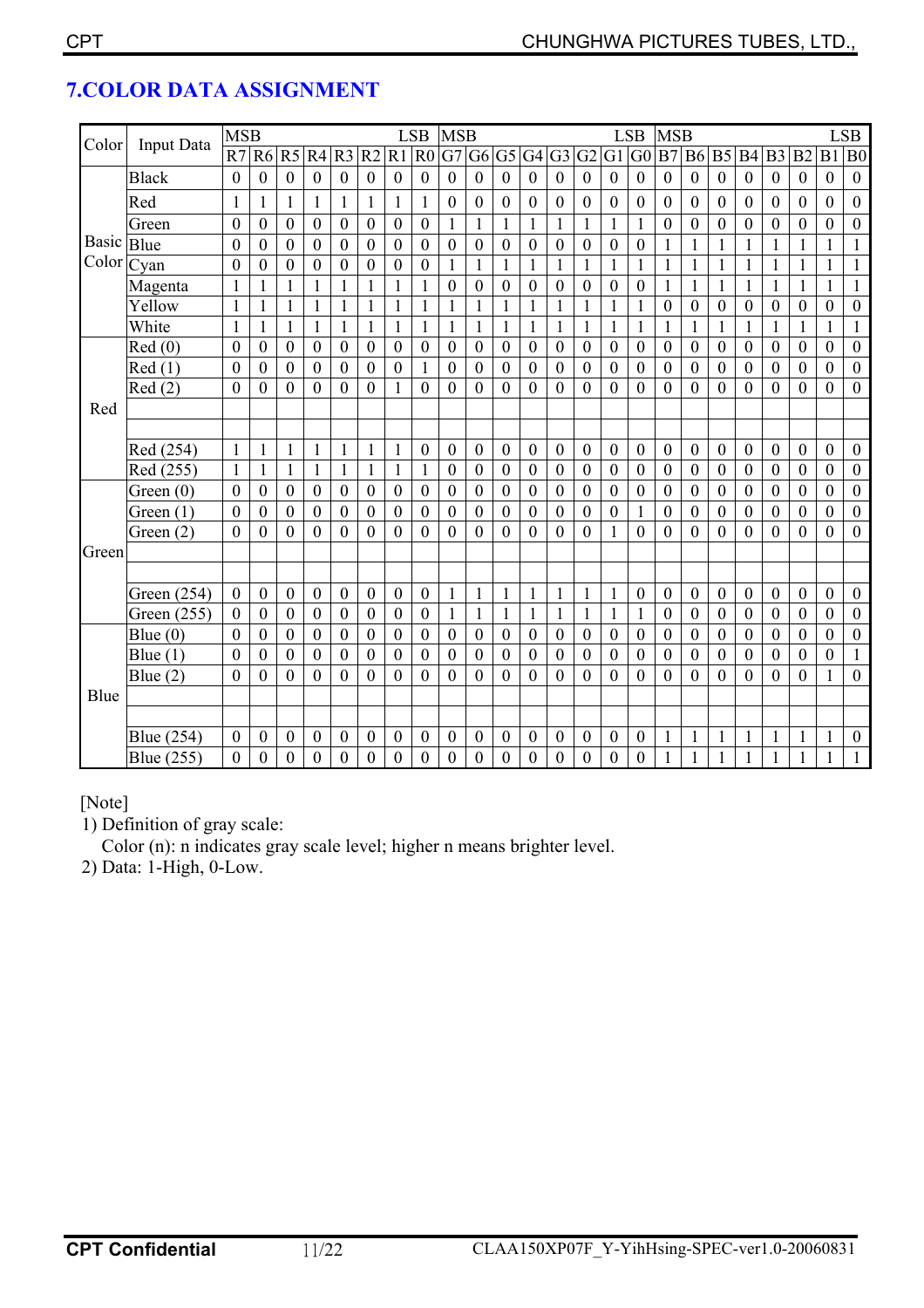### **8. BLOCK DIAGRAM**

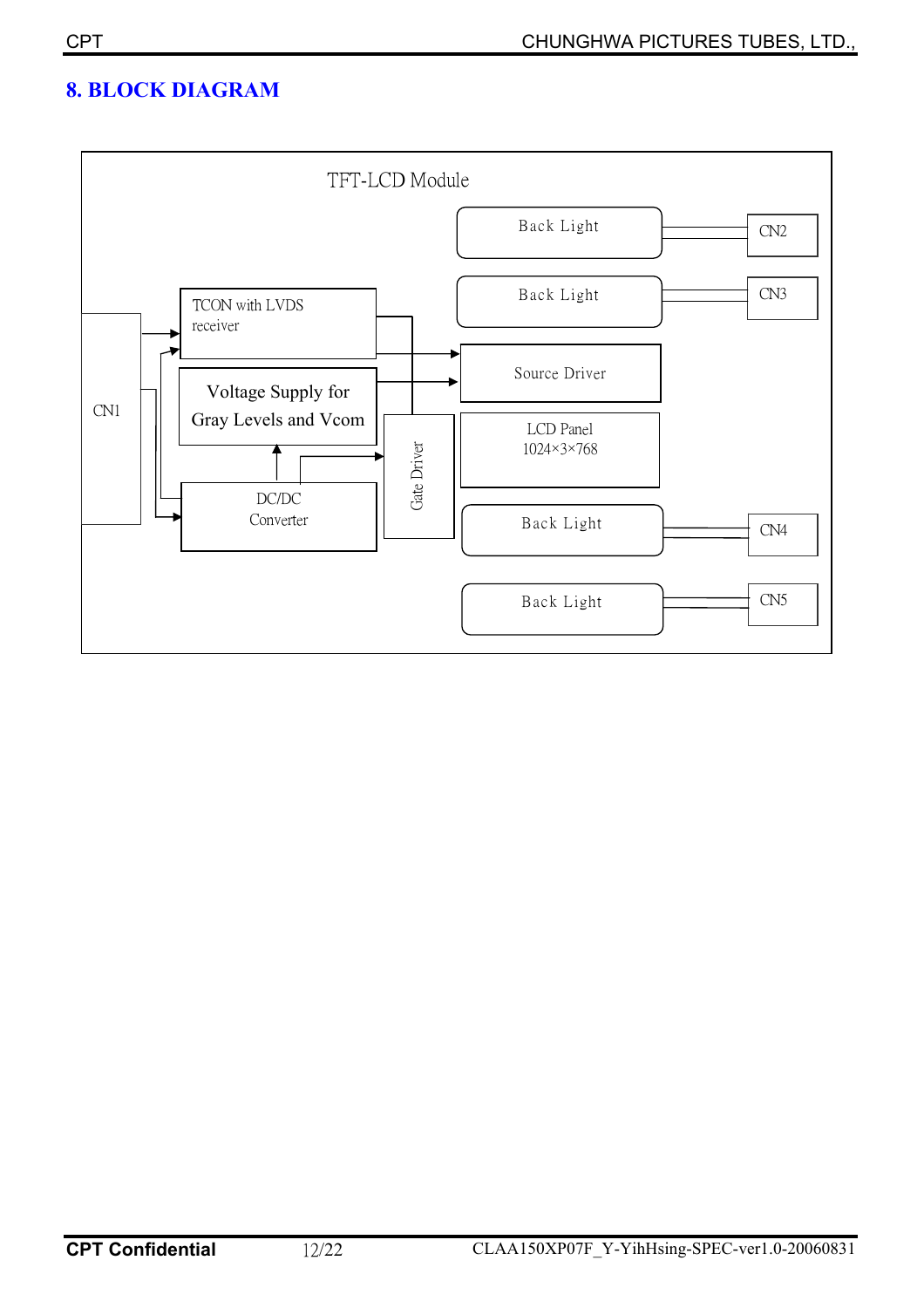### **9. MECHANICAL SPECIFICATION**

9.1 Front side (Tolerance is  $\pm$  0.5mm unless noted) [Unit: mm]

₫

₫

₫

₫

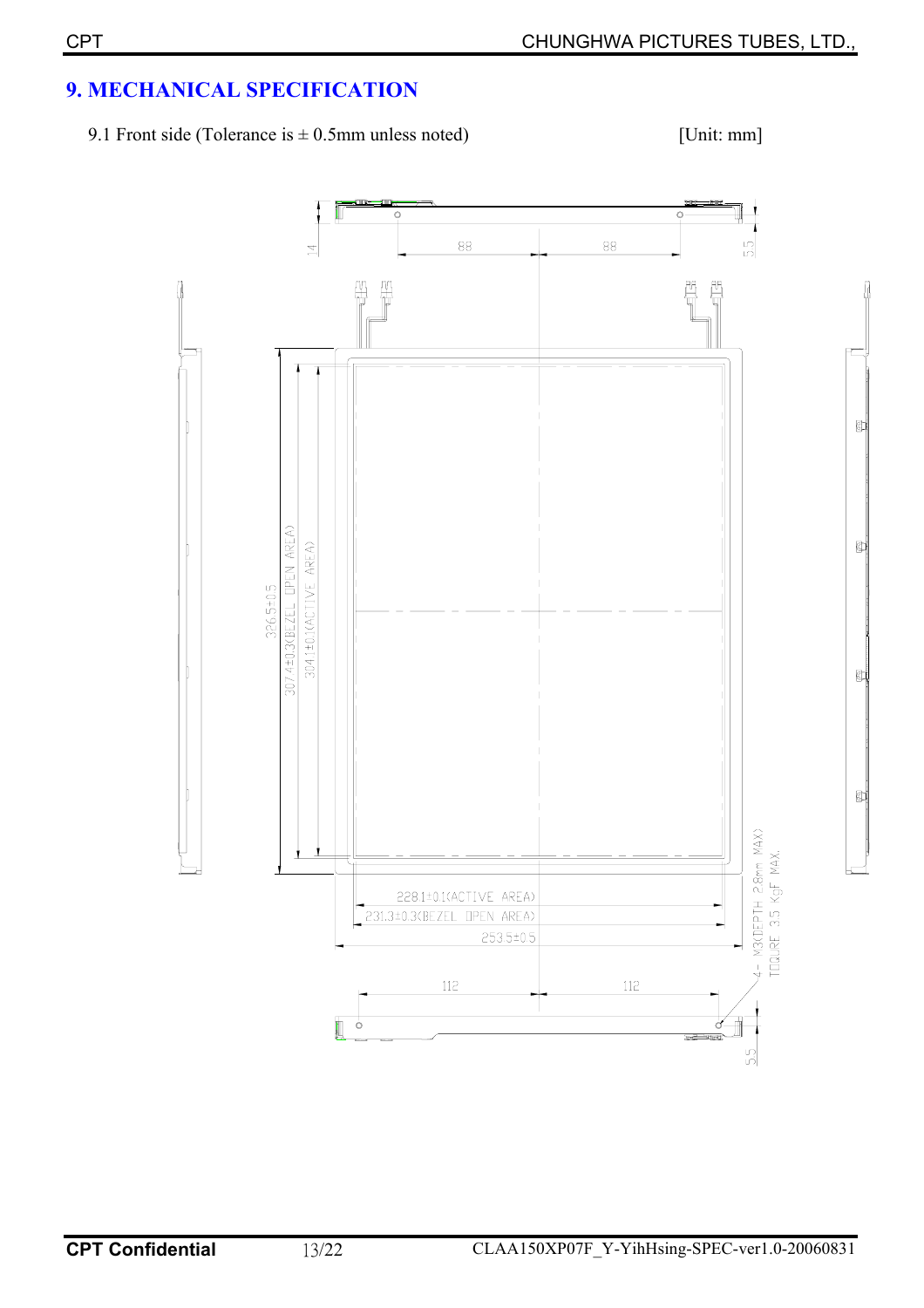Rear side (Tolerance is  $\pm 0.5$ mm unless noted) [Unit: mm]

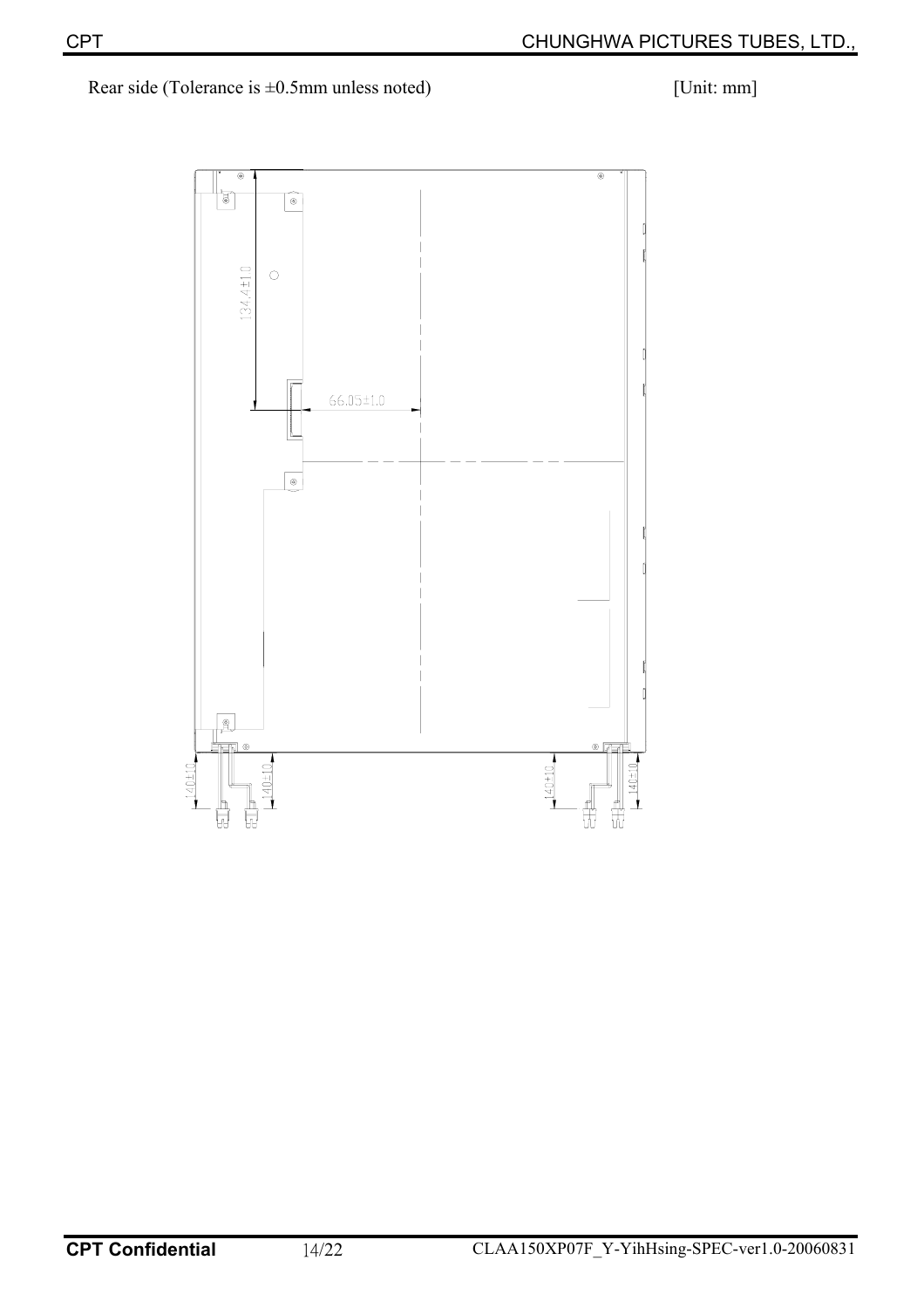|                        |                |                                                                                                                                                                                                                                         |                             |                |                          | $Ta = 25^{\circ}C$ , VCC=3.3V |                   |                                 |  |
|------------------------|----------------|-----------------------------------------------------------------------------------------------------------------------------------------------------------------------------------------------------------------------------------------|-----------------------------|----------------|--------------------------|-------------------------------|-------------------|---------------------------------|--|
| <b>ITEM</b>            |                | <b>SYMBOL</b>                                                                                                                                                                                                                           | <b>CONDITION</b>            | MIN.           | TYP.                     | MAX.                          | T                 | <b>UNI REMAR</b><br>$\mathbf K$ |  |
| Contrast (CEN)         |                | CR                                                                                                                                                                                                                                      | $\theta = \phi = 0^{\circ}$ | 450            | 500                      | 550                           | $-$               | $*1)$                           |  |
| Luminance (CEN)        |                | $\mathbf{L}$                                                                                                                                                                                                                            | $\theta = \phi = 0^{\circ}$ | 350            | 450                      | $\overline{a}$                | cd/m <sup>2</sup> | $*2)$                           |  |
| 9P Luminance (AVG)     |                | $\mathbf{L}$                                                                                                                                                                                                                            | $\theta = \phi = 0^{\circ}$ | 300            | 400                      | $-$                           | cd/m <sup>2</sup> | $*2)$                           |  |
| 9P Uniformity          |                | $\Delta L$                                                                                                                                                                                                                              | $\theta = \phi = 0^{\circ}$ | 75             | 80                       | $-$                           | $\frac{0}{0}$     | $*2)$                           |  |
| Response Time          |                | <b>Tr</b>                                                                                                                                                                                                                               | $\theta = \phi = 0^{\circ}$ | $-$            | 5                        | 6                             | ms                | $*4)$                           |  |
|                        |                | $\operatorname{Tr}% \left\{ \mathcal{M}_{\mathbb{C}}\right\} =\operatorname{Tr}% \left\{ \mathcal{M}_{\mathbb{C}}\right\} =\operatorname{Tr}(\mathbb{C}^{2}% )=\operatorname{Tr}(\mathbb{C}^{2}% )=\operatorname{Tr}(\mathbb{C}^{2}% )$ | $\theta = \phi = 0^{\circ}$ | --             | 11                       | 14                            | ms                |                                 |  |
| Cross talk (crosstalk) |                | <b>CMR</b>                                                                                                                                                                                                                              | $\theta = \phi = 0^{\circ}$ | $-$            | $-$                      | $\mathbf{1}$                  | $\frac{0}{0}$     | $*7)$                           |  |
|                        | Image sticking |                                                                                                                                                                                                                                         | 2 hours                     | $\overline{0}$ | $\overline{\phantom{a}}$ | 6                             | ${\bf S}$         | $*5)$                           |  |
|                        | Horizontal     | $\phi$                                                                                                                                                                                                                                  | $CR \ge 5$                  | $-75 - 75$     | $-85 - 85$               | $\overline{\phantom{a}}$      | Deg.              | $*3)$                           |  |
| View angle             | Vertical       | $\theta$                                                                                                                                                                                                                                |                             | $-75 - 75$     | $-85 - 85$               | $-$                           | Deg.              |                                 |  |
|                        | Horizontal     | $\phi$                                                                                                                                                                                                                                  |                             | $-60 - 60$     | $-70 - 70$               | $-$                           | Deg.              |                                 |  |
| View angle             | Vertical       | $\theta$                                                                                                                                                                                                                                | $CR \ge 10$                 | $-50 - 55$     | $-60 - 65$<br>(TN Type)  |                               | Deg.              | $*3)$                           |  |
|                        | White          | $\mathbf X$<br>Y                                                                                                                                                                                                                        |                             | 0.252<br>0.263 | 0.282<br>0.293           | 0.312<br>0.323                |                   |                                 |  |
| Color<br>Coordinates   | Red            | $\overline{\mathbf{X}}$<br>Y                                                                                                                                                                                                            | $\theta = \phi = 0^{\circ}$ | 0.613<br>0.305 | 0.643<br>0.335           | 0.673<br>0.365                |                   |                                 |  |
|                        | Green          | $\overline{X}$<br>$\mathbf Y$                                                                                                                                                                                                           |                             | 0.267<br>0.558 | 0.297<br>0.588           | 0.327<br>0.618                |                   |                                 |  |
|                        | Blue           | $\overline{X}$<br>Y                                                                                                                                                                                                                     |                             | 0.112<br>0.048 | 0.142<br>0.078           | 0.172<br>0.108                |                   |                                 |  |
| Gamma                  |                | $\mathbf r$                                                                                                                                                                                                                             |                             | (2.0)          | (2.2)                    | (2.4)                         | $-$               | $*6)$                           |  |

### **10.OPTICAL CHARACTERISTICS**

[Note]

These items are measured using BM-5A (TOPCON) under the dark room condition (no ambient light). Measurement Condition: IL=6.5±0.1mA

Inverter: MPT-M034, Frequency=50kHz.

Definition of these measurement items is as follows:

\*1) Definition of Contrast Ratio

CR=ON (White) Luminance/OFF (Black) Luminance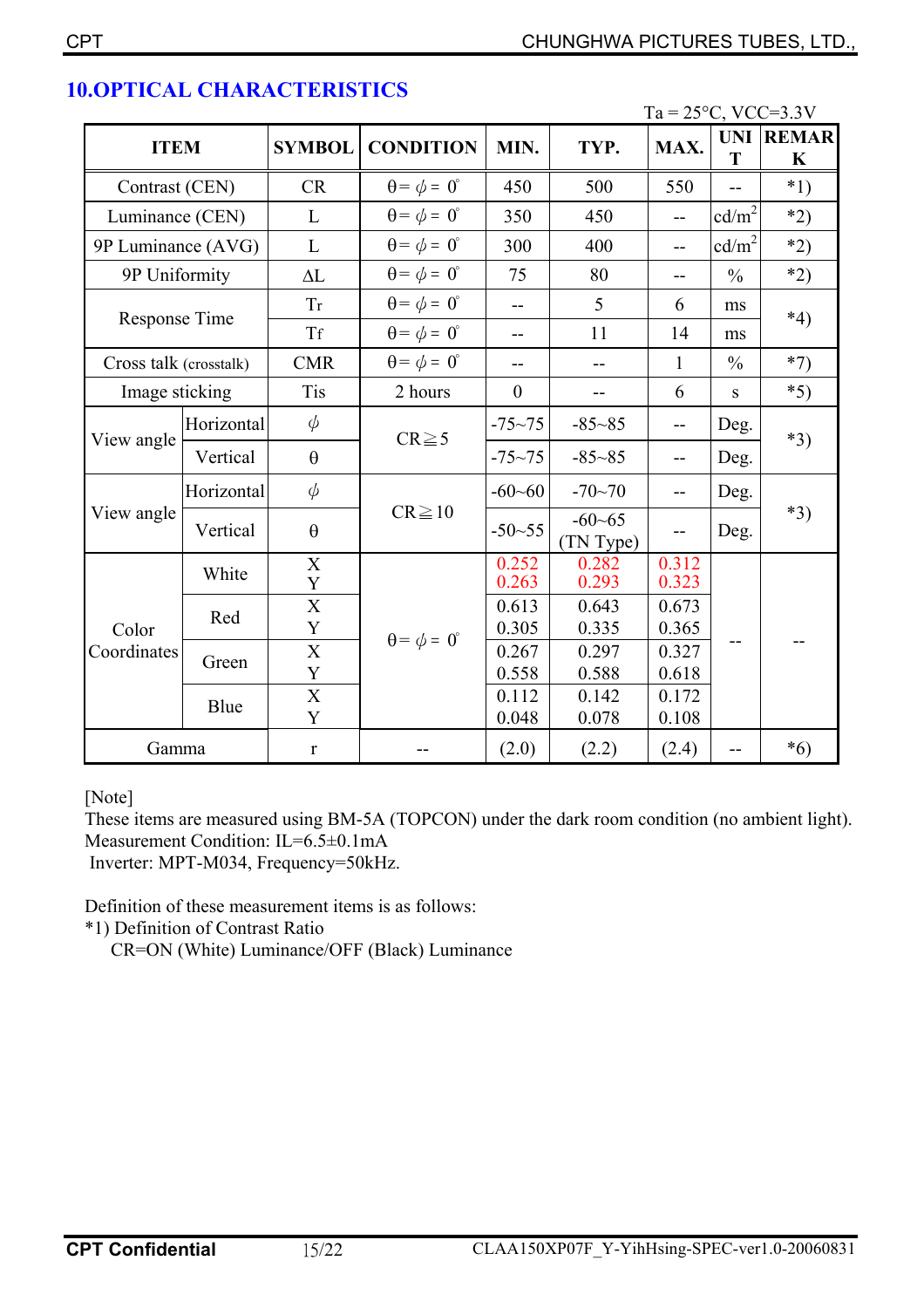\*2) Definition of Luminance and Luminance uniformity

Central luminance: The white luminance is measured at the center position "5" on the screen, see Fig.1 below.

9P Luminance (AVG): The white luminance is measured at measuring points 1 to 9, see Fig.1 below.

9P Uniformity:  $\Delta L = (L_{MIN}/L_{MAX}) \times 100\%$ 



Figure 1. Measurement positions

\*3) Definition of Viewing Angle( $\theta, \phi$ )

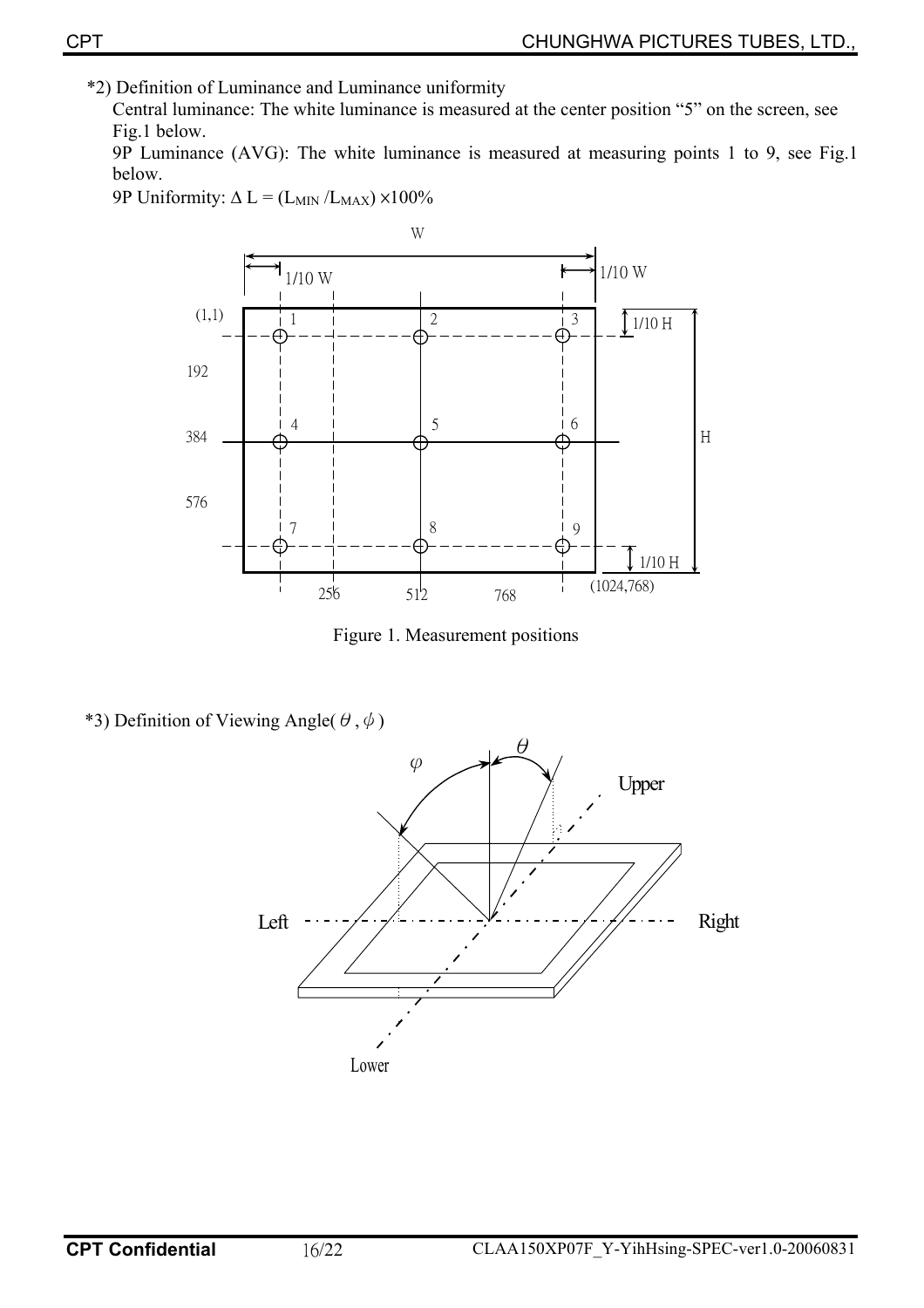### \*4) Definition of Response Time

 Change the module frame to Black/white pattern and use Westar TDR-100 to measure tr and tf under  $25^{\circ}$ C room temperature.



#### \*5) Image sticking:

Continuously display the test pattern showing in the below figure for 2hrs at  $25^{\circ}$ C. Then switch to gray pattern (the 120nd gray level pattern), and the previous image should not persist more than 6 sec.



#### \*6) Defination Gamma(VESA)

Based on Customer Sample, take the average value as a standard center value and the variation range of Gamma value caused by loop voltage error should be between +/- 0.2. the bellow figure shows how to obtain the gamma curve and  $\gamma$  (from gray level: 0  $\cdot$  16  $\cdot$  32-----224  $\cdot$  240  $\cdot$  255).

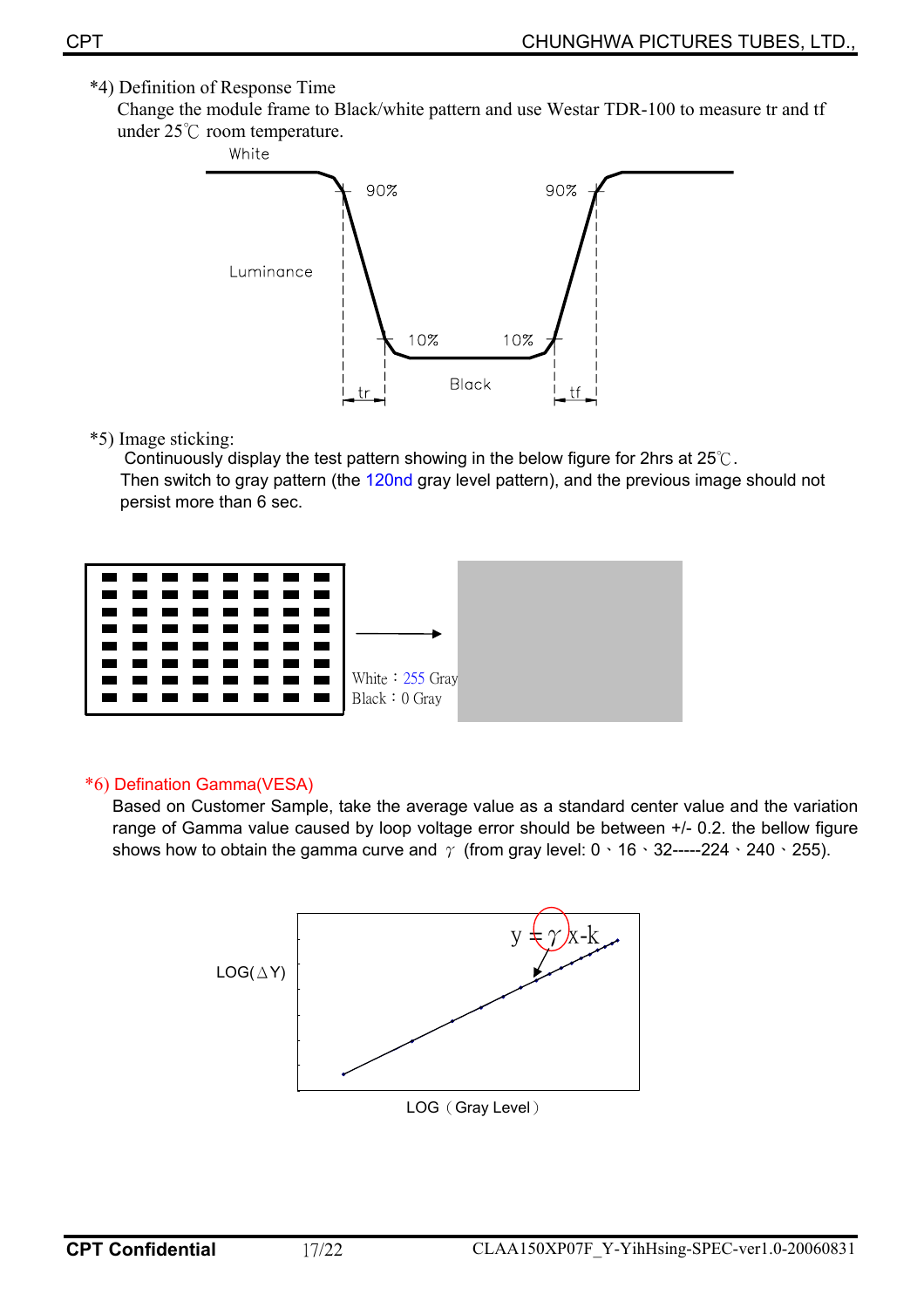\*7) Crosstalk Modulation Ratio:

CT=  $Y_B-Y_A$  /  $Y_{A} \times 100\%$  $Y_A \cdot Y_B$  measure position and definition Y<sub>A</sub> means luminance at gray level 128(exclude gray level 0 pattern)

 $Y_B$  means luminance at gray level  $128$ (include gray level 0 pattern)



### **11.RELIABILITY TEST CONDITIONS**

| (1) Temperature and Humidity      |                         |
|-----------------------------------|-------------------------|
| <b>TEST ITEMS</b>                 | <b>CONDITIONS</b>       |
| <b>High Temperature</b>           | 50°C; 90%RH; 240hrs     |
| <b>High Humidity Operation</b>    | (No condensation)       |
| <b>High Temperature</b>           | 60°C; 90%RH; 48hrs      |
| <b>High Humidity Storage</b>      | (No condensation)       |
| <b>High Temperature Operation</b> | 50°C; 240hrs            |
| <b>High Temperature Storage</b>   | $60^{\circ}$ C; 240hrs  |
| Low Temperature Operation         | $0^{\circ}$ C; 240hrs   |
| Low Temperature Storage           | $-20^{\circ}$ C; 240hrs |

#### (2) Shock & Vibration

| ITEMS           | <b>CONDITIONS</b>                                            |
|-----------------|--------------------------------------------------------------|
|                 | Shock level: $1470m/s^2(150G)$                               |
| <b>Shock</b>    | Waveform: half sinusoidal wave, 2ms                          |
| (Non-Operation) | Number of shocks: one shock input in each direction of three |
|                 | mutually perpendicular axes for a total of six shock inputs  |
|                 | Vibration level: $9.8m/s^2(1.0G)$ zero to peak               |
|                 | Waveform: sinusoidal                                         |
| Vibration       | Frequency range: 5 to 500 Hz                                 |
| (Non-Operation) | Frequency sweep rate: 0.5 octave/min                         |
|                 | Duration: one sweep from 5 to 500Hz in each of three         |
|                 | mutually perpendicular axis(each x,y,z axis: 1 hour, total 3 |
|                 | hours)                                                       |

(3)ESD test

| <b>Test Item</b> | <b>Test statements</b>                                                                                                                               |
|------------------|------------------------------------------------------------------------------------------------------------------------------------------------------|
| Connector        | $ 200 \text{ pF} \cdot 0 \Omega \cdot \pm 250 \text{ V}$<br>By using contact-mode to discharge each pin one time and then<br>check the module frame. |
|                  |                                                                                                                                                      |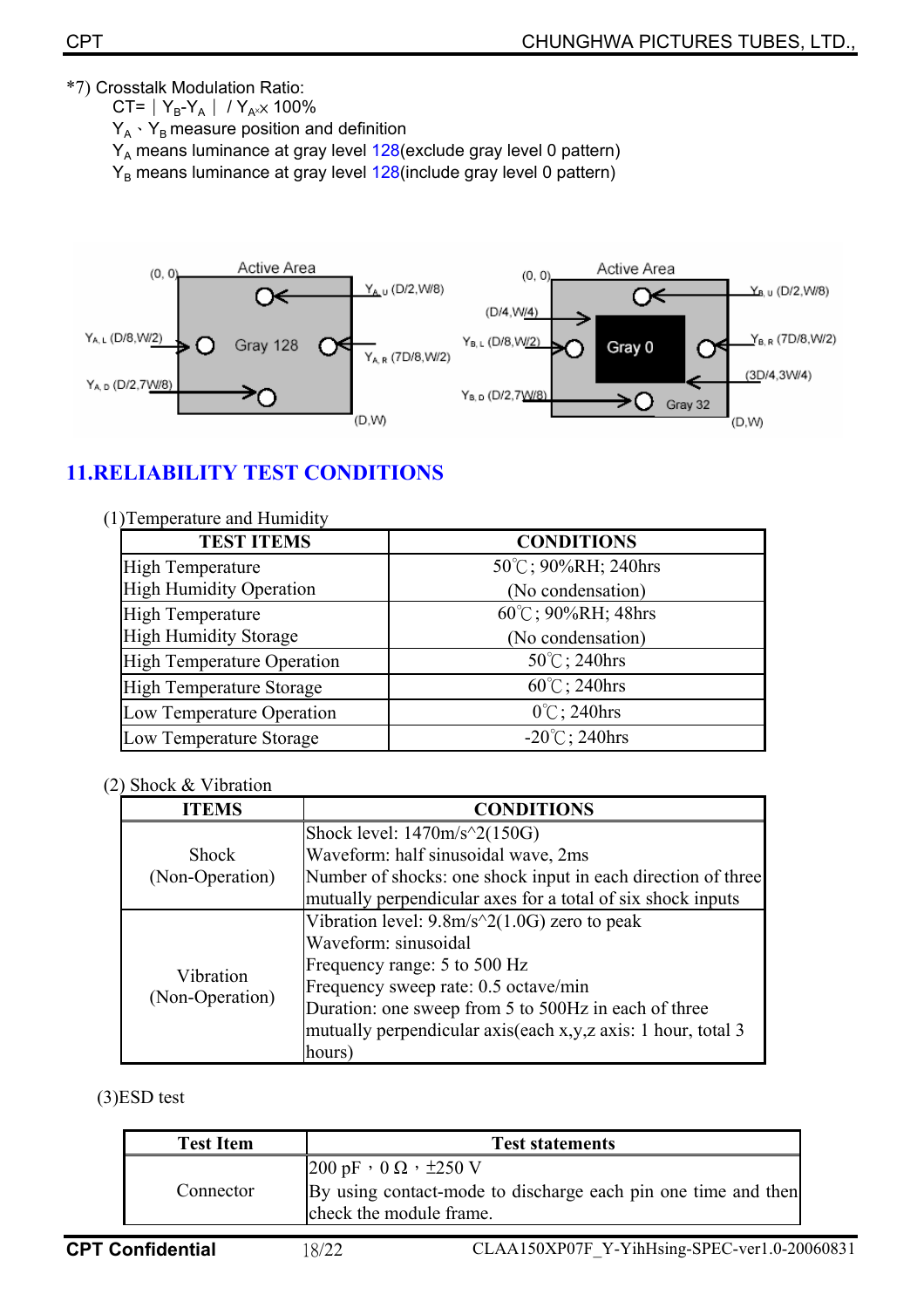|        | 1. Under test conditions, by using air-mode to discharge each test<br>point 25 times continuously and then check the module<br>frame.                     |
|--------|-----------------------------------------------------------------------------------------------------------------------------------------------------------|
| module | 2. Under test conditions, by using contact-mode to discharge<br>each test point of panel frame 25 times continueously and then<br>check the module frame. |

(4) Judgment standard

The judgment of the above test should be made as follow:

- Pass: Normal display image with no obvious non-uniformity and no line defect. Partial transformation of the module parts should be ignored.
- Fail: No display image, obvious non-uniformity, or line defects.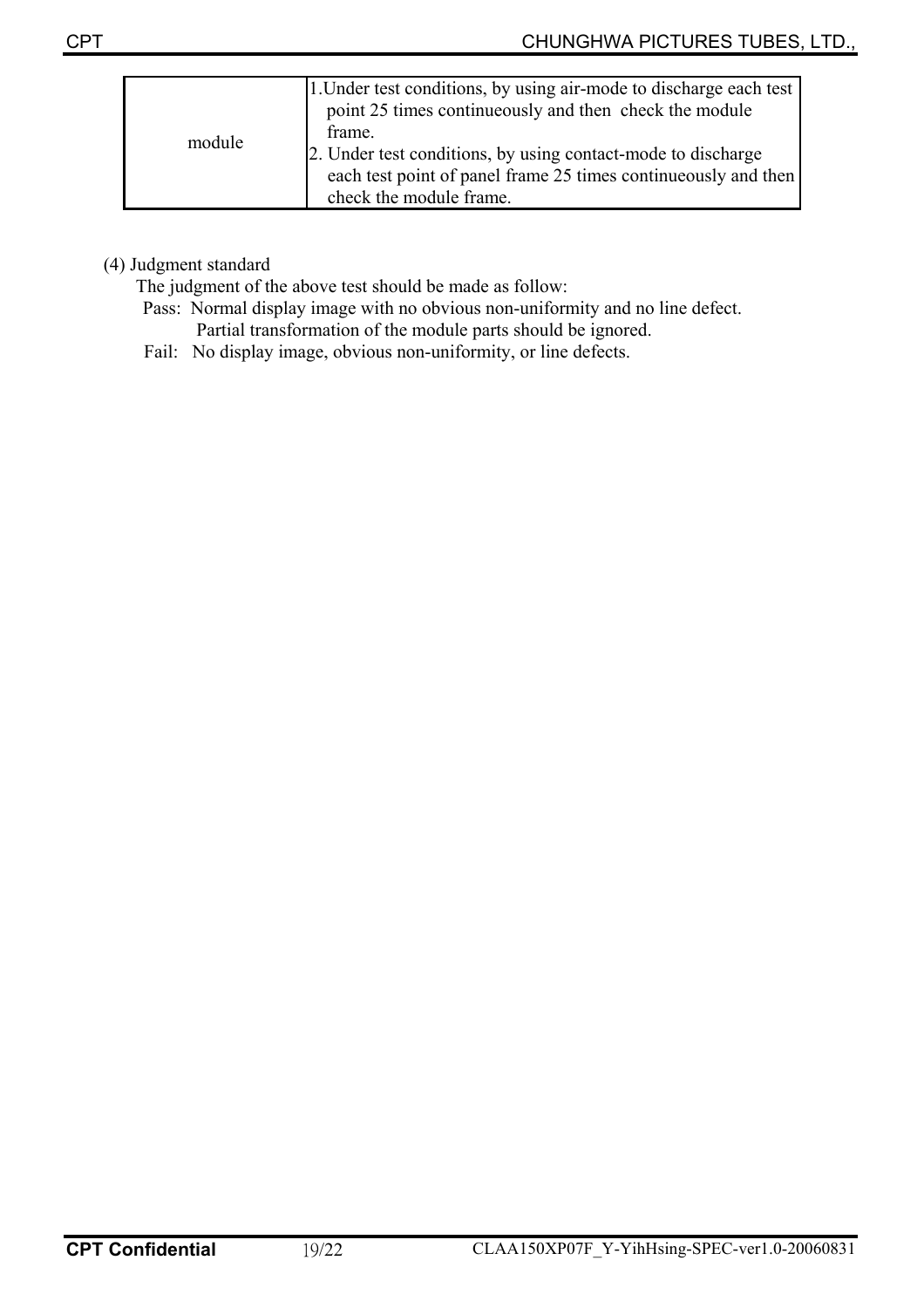### **12. HANDLING PRECAUTIONS FOR TFT-LCD MODULE**

Please pay attention to the followings in handling- TFT-LCD products;

#### 12.1ASSEMBLY PRECAUTION

(1) Please use the mounting hole on the module side in installing and do not beading or wrenching

LCD in assembling. And please do not drop, bend or twist LCD module in handling.

(2) Please design display housing in accordance with the following guidelines.

- Housing case must be destined carefully so as not to put stresses on LCD all sides and not to wrench module. The stresses may cause non-uniformity even if there is no non-uniformity statically.
- Keep sufficient clearance between LCD module back surface and housing when the LCD module is mounted. Approximately 1.0 mm of the clearance in the design is recommended taking into account the tolerance of LCD module thickness and mounting structure height on the housing.
- When some parts, such as, FPC cable and ferrite plate, are installed underneath the LCD module, still sufficient clearance is required, such as 0.5mm. This clearance is, especially, to be reconsidered when the additional parts are implemented for EMI countermeasure.
- Design the inverter location and connector position carefully so as not to give stress to lamp cable, or not to interface the LCD module by the lamp cable.
- Keep sufficient clearance between LCD module and the others parts, such as inverter and speaker so as not to interface the LCD module. Approximately 1.0mm of the clearance in the design is recommended.
- (3) Please do not push or scratch LCD panel surface with any-thing hard. And do not soil LCD panel surface by touching with bare hands. ( Polarizer film, surface of LCD panel is easy to be flawed.)
- (4) Please do not press any parts on the rear side such as source TCP, gate TCP, control circuit board and FPCs during handling LCD module. If pressing rear part is unavoidable, handle the LCD module with care not to damage them.
- (5) Please wipe out LCD panel surface with absorbent cotton or soft clothe in case of it being soiled.
- (6) Please wipe out drops of adhesives like saliva and water on LCD panel surface immediately. They might damage to cause panel surface variation and color change.
- (7) Please do not take a LCD module to pieces and reconstruct it. Resolving and reconstructing modules may cause them not to work well.
- (8) Please do not touch metal frames with bare hands and soiled gloves. A color change of the metal frames can happen during a long preservation of soiled LCD modules.
- (9) Please pay attention to handling lead wire of backlight so that it is not tugged in connecting with inverter.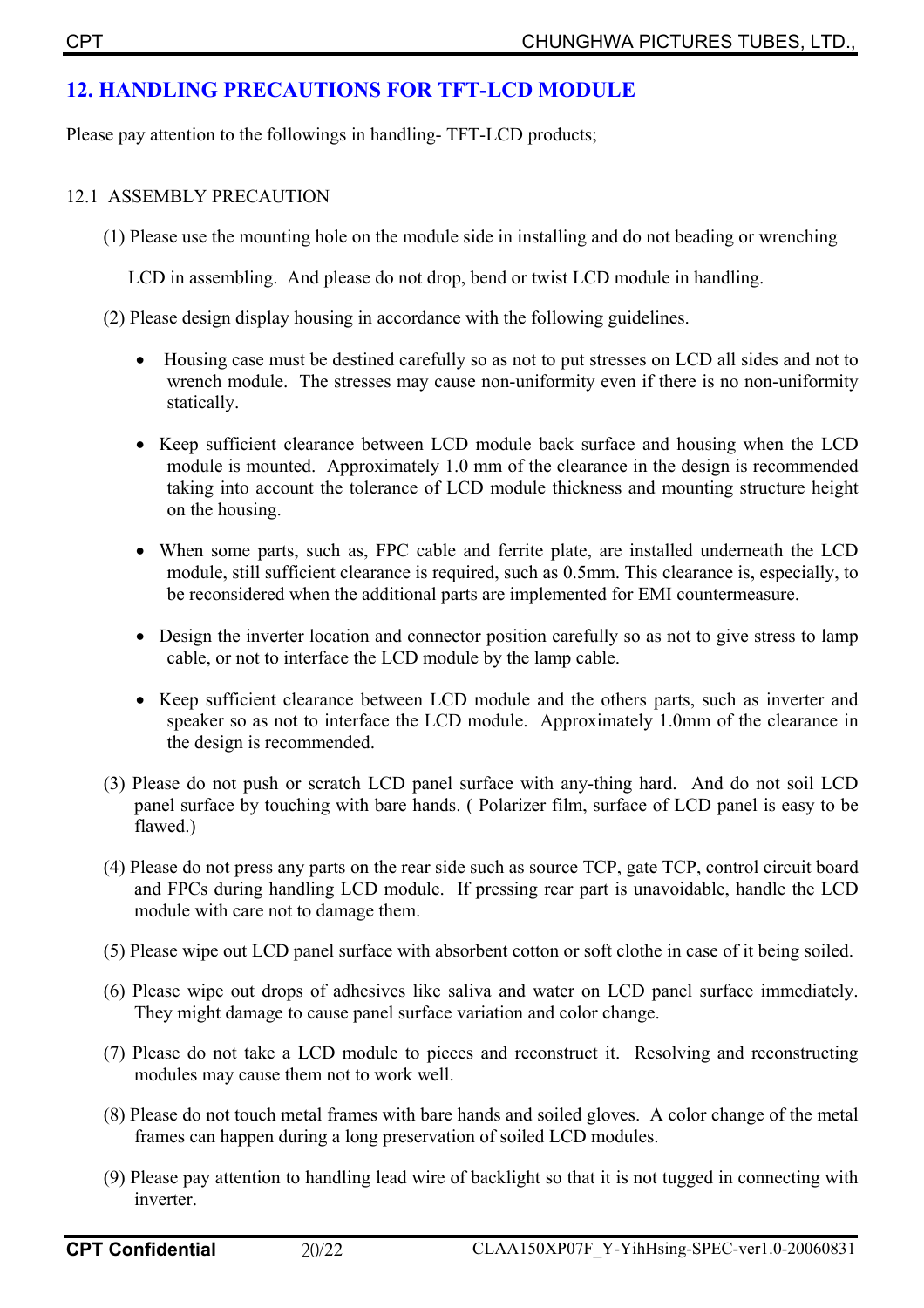#### 12.2 OPERATING PRECAUTIONS

- (1) Please be sure to turn off the power supply before connecting and disconnecting signal input cable.
- (2) Please do not change variable resistance settings in LCD module. They are adjusted to the most suitable value. If they are changed, it might happen LCD does not satisfy the characteristics specification.
- (3) Please consider that LCD backlight takes longer time to become stable of radiation characteristics in low temperature than in room temperature.
- (4) A condensation might happen on the surface and inside of LCD module in case of sudden change of ambient temperature.
- (5) Please pay attention to displaying the same pattern for very long time. Image might stick on LCD. If then, time going on can make LCD work well.
- (6) Please obey the same caution descriptions as ones that need to pay attention to ordinary electronic parts.

### 12.3 PRECAUTIONS WITH ELECTROSTATICS

- (1) This LCD module use CMOS-IC on circuit board and TFT-LCD panel, and so it is easy to be affected by electrostatics. Please be careful with electrostatics by the way of your body connecting to the ground and so on.
- (2) Please remove protection film very slowly on the surface of LCD module to prevent from electrostatics occurrence.

### 12.4 STORAGE PRECAUTIONS

- (1) When you store LCDs for a long time, it is recommended to keep the temperature between  $0^{\circ}$ C  $\sim$ 40°C without the exposure of sunlight and to keep the humidity less than 90%RH.
- (2) Please do not leave the LCDs in the environment of high humidity and high temperature such as  $60^{\circ}$ C 90%RH.
- (3) Please do not leave the LCDs in the environment of low temperature; below -20 $\degree$ C.

### 12.5 SAFETY PRECAUTIONS

- (1) When you waste LCDs, it is recommended to crush damaged or unnecessary LCDs into pieces and wash them off with solvents such as acetone and ethanol, which should later be burned.
- (2) If any liquid leaks out of a damaged-glass cell and comes in contact with the hands, wash off thoroughly with soap and water.

### 12.6 OTHERS

- (1) A strong incident light into LCD panel might cause display characteristics' changing inferior because of polarizer film, color filter, and other materials becoming inferior. Please do not expose LCD module direct sunlight Land strong UV rays.
- (2) Please pay attention to a panel side of LCD module not to contact with other materials in preserving it alone.